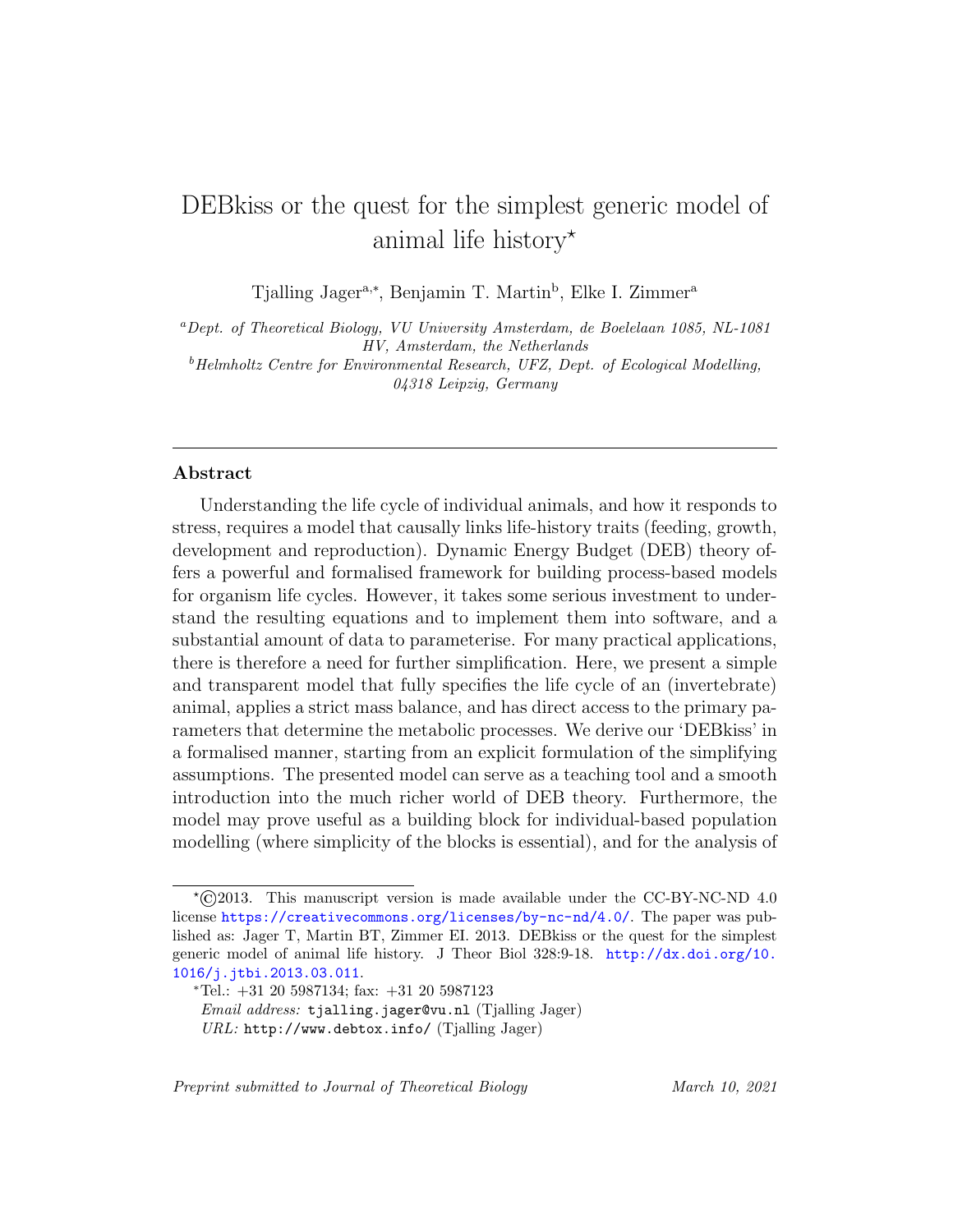toxicity data (where ease of model verification and parameterisation is crucial). The model is illustrated using a fit on growth and reproduction data for the pond snail (Lymnaea stagnalis) at three food levels, and subsequent predictions for embryonic growth and respiration (oxygen use), and weight loss on starvation, for the same species.

## Keywords:

Dynamic Energy Budget, Life-history traits, Life cycle, Lymnaea stagnalis

## 1. Introduction

Simple is beautiful, but also practical, as embodied in the engineering principle of KISS (keep it simple, stupid). Complex things tend to break, and when they do, they are difficult to repair. But, as the quote often attributed to Albert Einstein warns us: "everything should be made as simple as possible, but not simpler." Here, we are going to apply the KISS principle to modelling of life-history traits of an animal, while heeding Einstein's caution. How simple can we make a model for such traits of an individual, while still maintaining a degree of realism? This is one stage in a continuous quest for balancing simplicity and realism; a balancing act that will obviously depend on the purpose for which the model will be used. The specific purpose that we have in mind is to apply such a model for individuals to interpret the effects of stressors such as toxicants [\(Jager et al.,](#page-25-0) [2006\)](#page-25-0) or food limitation [\(Zimmer et al.,](#page-27-0) [2012\)](#page-27-0), and to translate the effects on the individual to the population level [\(Martin et al.,](#page-26-0) [2012;](#page-26-0) [Jager and Klok,](#page-25-1) [2010\)](#page-25-1). The focus in our work is on small invertebrate animals.

At minimum, our model should provide a prediction of reproductive output over the life cycle of an animal, as a function of food availability (which might vary over time). Reproductive output is the most straightforward indicator of individual fitness, and clearly needed for the translation to the population level; in its simplest form we can think of population dynamics as the difference between births and deaths. However, the reproduction rate is not determined by the current food level alone; it also depends on the state of the individual. Body size is an obvious candidate for such a state, as it determines feeding rates (and thereby the available resources for reproduction), and is often an accurate indicator of whether the organism is capable of reproducing. Interpreting the effects of varying food levels and stressors on reproduction therefore requires (at least) following body size as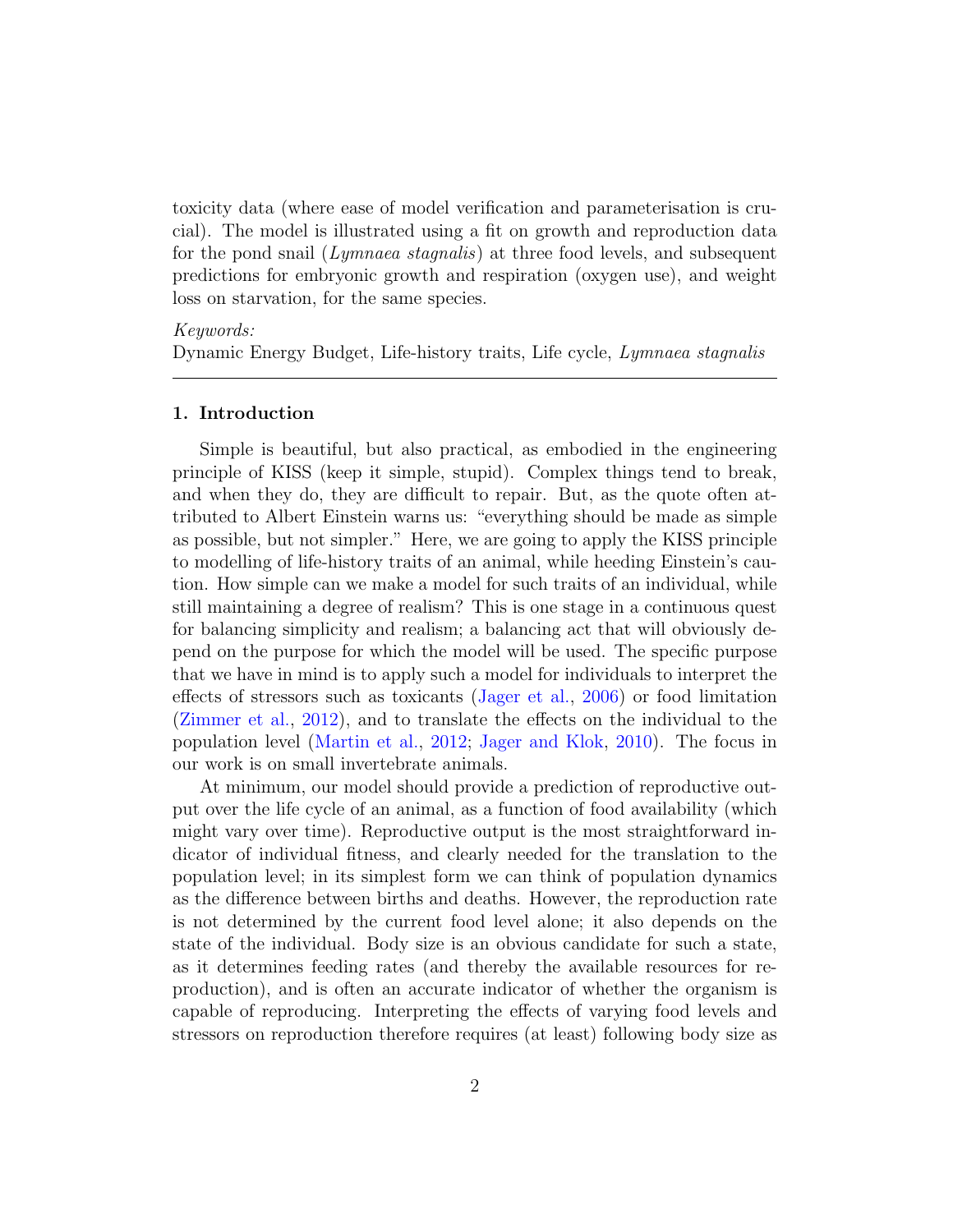a state variable. Furthermore, because the dynamics of populations often depend on feedbacks between a population and its prey, keeping track of body size (and the associated feeding rates) is an essential aspect in population models. Our model should thus provide us with a good description of at least body size and reproductive output over the entire life cycle (including the embryonic stage) as a function of food availability. It should be based on well-established principles (such as conservation of mass and energy, and consistency with thermodynamics), to ensure that the model behaviour is physically realistic. Furthermore, the model should include a (possibly crude) representation of biological processes such that we can model stressor effects on these processes. And finally, the core model should be generic and free from species- or stressor-specific argumentation as we do not want to build a new model for each species-stressor combination.

Dynamic Energy Budget (DEB) theory offers a powerful and formalised framework for building such models [\(Kooijman,](#page-25-2) [2001;](#page-25-2) [Sousa et al.,](#page-27-1) [2010;](#page-27-1) [Nisbet et al.,](#page-27-2) [2000\)](#page-27-2). This power, however, comes at a price. Even though the concepts and underlying assumptions are simple, understanding how they lead to the equations of the 'standard DEB model' for animals (see [Sousa](#page-27-1) [et al.,](#page-27-1) [2010\)](#page-27-1) is not. Implementation of the model in software is certainly not straightforward, and the subsequent parameterisation requires an extensive data set. Although efficient procedures and software have been developed to aid the user and to accommodate limited data sets [\(Kooijman,](#page-26-1) [2009;](#page-26-1) [Lika](#page-26-2) [et al.,](#page-26-2) [2011\)](#page-26-2), it takes serious study to be able to apply them properly, and even more to verify the code. One would effectively have to rely on the derivations and programming of the developers, which can be an issue for potential users.

The standard model is the simplest complete DEB model, but it is often considered too complex (e.g., as a basis for population modelling, [Nisbet](#page-27-3) [et al.,](#page-27-3) [2010\)](#page-27-3). In many practical fields of application, the interest in dynamic models rapidly declines with the level of complexity. The standard animal model has been simplified, yielding the 'scaled standard model' [\(Kooijman](#page-26-3) [et al.,](#page-26-3) [2008;](#page-26-3) [Jager et al.,](#page-25-3) [2010\)](#page-25-3) and 'DEBtox' [\(Jager and Zimmer,](#page-25-4) [2012\)](#page-25-4). These simplifications, however, have their disadvantages. The use of scaling and compound parameters hampers interpretation of the equations and can lead to difficult-to-spot inconsistencies (e.g., transformation efficiency greater than one) for certain choices of parameter values. Furthermore, the use of compound parameters hampers the straightforward application of stress due to toxicants, which are assumed to affect metabolic processes and thus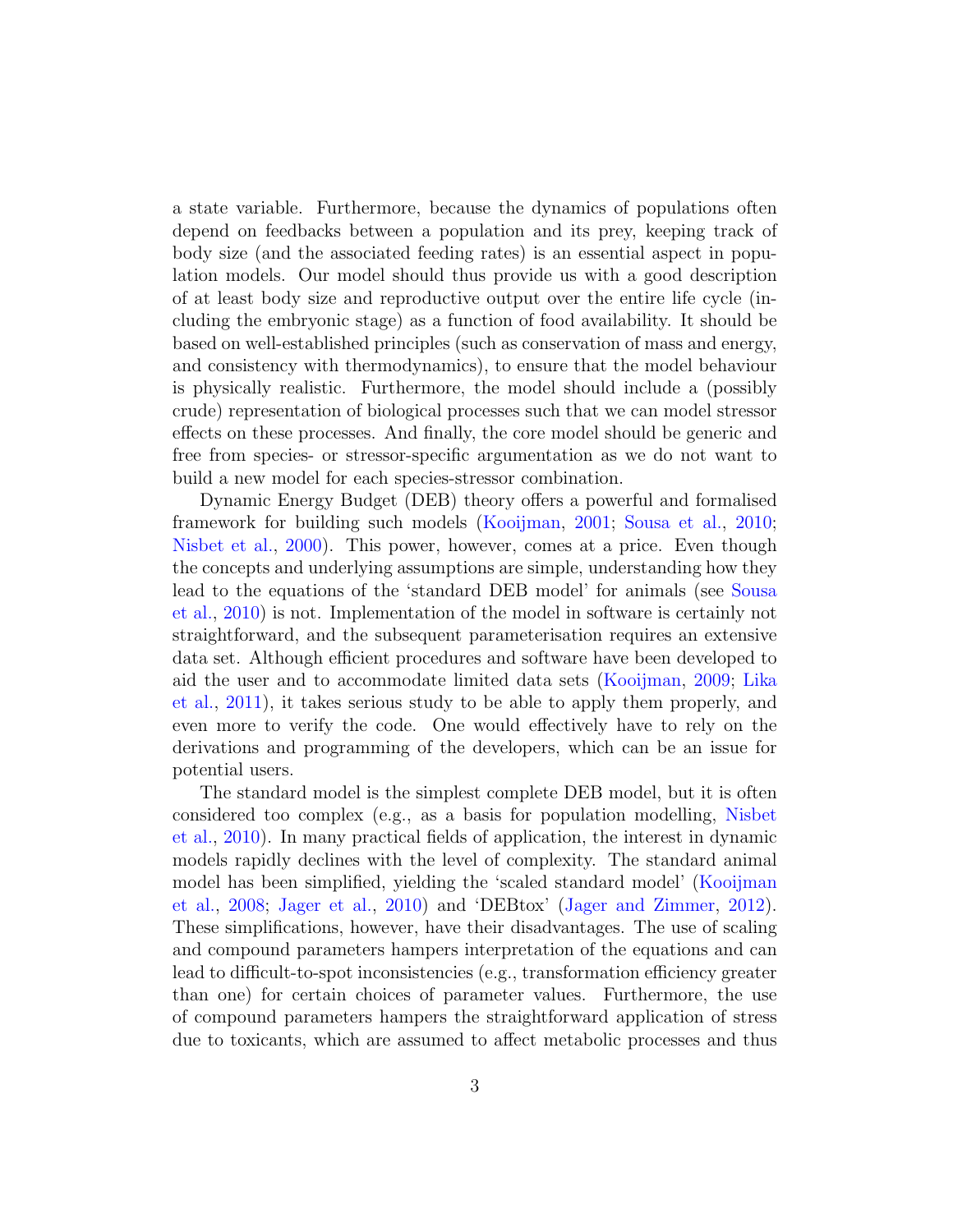

<span id="page-3-0"></span>Figure 1: Schematic diagram of the energy flows and life cycle of a DEBkiss animal. The parameter symbols are explained in Table [1.](#page-4-0) The nodes b and p denote switches at birth (start of feeding; embryo to juvenile) and puberty (start of reproductive investment; juvenile to adult). The other nodes represent a split of the assimilation fluxes.

primary energy-budget parameters [\(Jager et al.,](#page-25-3) [2010\)](#page-25-3).

In short, we believe there is room for a simple and transparent model that fully specifies the life cycle of an (invertebrate) animal, applies an explicit mass balance, and has direct access to the primary parameters that determine the metabolic processes. The model should be simple enough for users to check its consistency, implement into their own software of choice, and to parameterise it on easily-obtained data sets without additional help. Such a model would be suitable for particular applications where simplicity is of key importance, but it may also provide a good teaching tool for theoretical biology in general, and DEB theory in particular. In this paper, we present such a simple model in a formalised manner (starting from an explicit formulation of the simplifying assumptions). We name the model 'DEBkiss' to emphasise that the work is highly inspired by DEB theory, but with a strong focus on the KISS principle.

## 2. Theoretical

## <span id="page-3-1"></span>2.1. Model definition

The DEBkiss model we propose is schematically depicted in Figure [1,](#page-3-0) showing the mass fluxes  $J_*$  (in dry weight per unit of time). In the possible topologies for energy budget models of [Lika and Kooijman](#page-26-4) [\(2011\)](#page-26-4), it would classify as a  $_R \kappa_G^{R0}$  model. In the  $\kappa$  models, the fundamental split between investment in the soma and reproduction comes first (on the assimilates obtained from feeding). This contrasts 'production models', where maintenance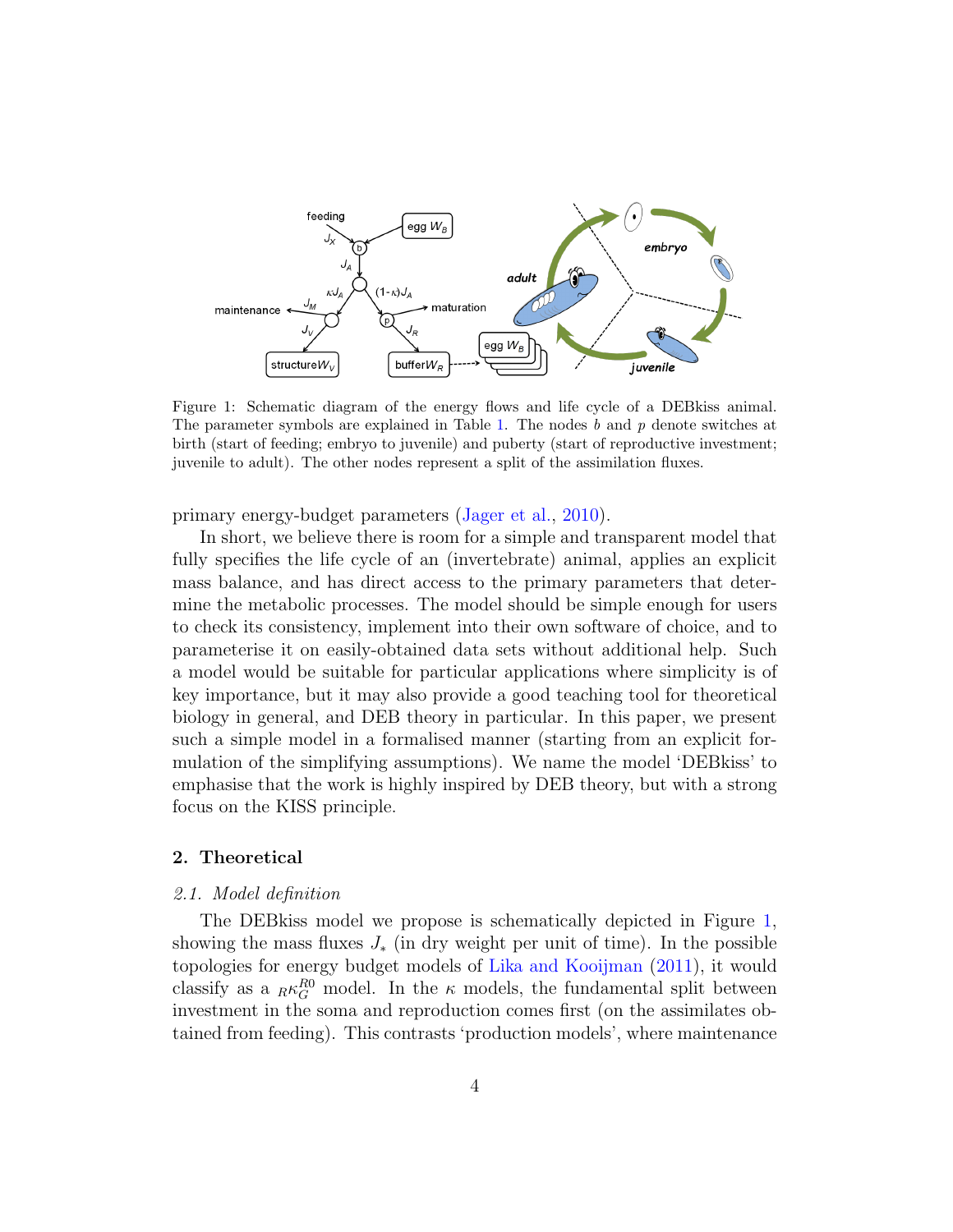| Symbol                                                              | Explanation                                    | Dimension        | Sugg. value                |  |  |
|---------------------------------------------------------------------|------------------------------------------------|------------------|----------------------------|--|--|
| Primary parameters                                                  |                                                |                  |                            |  |  |
|                                                                     | Maximum area-specific searching rate           | $l_e^3/(l^2t)$   |                            |  |  |
| $\begin{array}{l} F_m^a \\ J_{Am}^a \\ J_M^v \\ W_{B0} \end{array}$ | Maximum area-specific assimilation rate        | $m_a/(l^2 t)$    |                            |  |  |
|                                                                     | Volume-specific maintenance costs              | $m_a/(l^3t)$     |                            |  |  |
|                                                                     | Assimilates in a single freshly-laid egg       | $m_a$            |                            |  |  |
| $W_{Vp}$                                                            | Structural body mass at puberty                | $\boldsymbol{m}$ |                            |  |  |
| $y_{AV}$                                                            | Yield of assimilates on structure (starvation) | $m_a/m$          | $0.8 \text{ mg/mg}$ (dwt)  |  |  |
| $y_{AX}$                                                            | Yield of assimilates on food                   | $m_a/m_f$        | $0.8 \text{ mg/mg}$ (dwt)  |  |  |
| $y_{BA}$                                                            | Yield of egg buffer on assimilates             | $m_a/m_a$        | $0.95 \text{ mg/mg}$ (dwt) |  |  |
| $y_{VA}$                                                            | Yield of structure on assimilates (growth)     | $m/m_a$          | $0.8 \text{ mg/mg}$ (dwt)  |  |  |
| κ                                                                   | Fraction of assimilation flux for soma         |                  | $_{0.8}$                   |  |  |
|                                                                     | Conversions                                    |                  |                            |  |  |
| $d_V$                                                               | Dry-weight density of structure                | $m/l^3$          | $0.1 \text{ mg/mm}^3$      |  |  |
| $\delta_M$                                                          | Shape correction coefficient                   |                  |                            |  |  |
|                                                                     | Fluxes, states and forcings                    |                  |                            |  |  |
| $J_A$                                                               | Mass flux for assimilation                     | $m_a/t$          |                            |  |  |
| $J_M$                                                               | Mass flux for maintenance                      | $m_a/t$          |                            |  |  |
| $J_R$                                                               | Mass flux to reproduction buffer               | $m_a/t$          |                            |  |  |
| $J_V$                                                               | Mass flux for structure                        | m/t              |                            |  |  |
| $J_X$                                                               | Mass flux of food                              | $m_f/t$          |                            |  |  |
| $W_B$                                                               | Mass of assimilates buffer in egg              | $m_a$            |                            |  |  |
| $W_R$                                                               | Mass of reproduction buffer in adult           | $m_a$            |                            |  |  |
| $W_V$                                                               | Mass of structural body                        | $_{m}$           |                            |  |  |
| Х                                                                   | Food density in the environment                | $m_f/l_e^3$      |                            |  |  |
|                                                                     | Other output and secondary parameters          |                  |                            |  |  |
| f                                                                   | Scaled functional response $(0-1)$             |                  |                            |  |  |
| $J_{X\,m}^a$                                                        | Maximum area-specific feeding rate             | $m_f/(l^2 t)$    |                            |  |  |
| K                                                                   | Half-saturation food density                   | $m_f/l_e^3$      |                            |  |  |
| L                                                                   | Volumetric body length                         |                  |                            |  |  |
| $L_{\nu}$                                                           | Physical body length                           |                  |                            |  |  |
| $r_B$                                                               | Von Bertalanffy growth rate constant           | 1/t              |                            |  |  |
| $\Delta R$                                                          | Number of eggs in a clutch                     | #                |                            |  |  |
| $_{R}$                                                              | Continuous reproduction rate                   | #/t              |                            |  |  |
| $R_m$                                                               | Maximum continuous reproduction rate           | #/t              |                            |  |  |
| $t_{h}$                                                             | Time between egg laying and birth              | t                |                            |  |  |
| $W_{V}$                                                             | Structural body mass at birth                  | $_{m}$           |                            |  |  |
| $W_w$                                                               | Physical body weight (total)                   | $_{m}$           |                            |  |  |

<span id="page-4-0"></span>Table 1: Explanation of symbols, with dimensions given in mass  $(m \text{ for body}, m_a \text{ for }$ assimilates, and  $m_f$  for food), length (l<sub>e</sub> for environment, l for organism), numbers (#), time (t). Suggested values for the yields (apart from  $y_{AV}$ ) based on the typical values in [Lika et al.](#page-26-2) [\(2011\)](#page-26-2).

costs are paid before the split (e.g., [Lika and Nisbet,](#page-26-5) [2000\)](#page-26-5), and 'assimilation models' where the split comes after a storage compartment (e.g., [Jager and](#page-25-4) [Zimmer,](#page-25-4) [2012;](#page-25-4) [Sousa et al.,](#page-27-1) [2010\)](#page-27-1). We selected this topology as it maintains many of the desirable properties of the standard DEB model [\(Lika and Kooi](#page-26-4)[jman,](#page-26-4) [2011\)](#page-26-4), especially for small animals, while considerably simplifying the model equations.

The model departs from a strict set of assumptions, which lead to the model equations. The symbols, with their dimensions, are explained in Table [1.](#page-4-0) The first section of the table shows the primary parameters: parameters that are directly linked to a metabolic process, and that do not themselves depend on other parameters. In contrast, the values of secondary or compound parameters (bottom of the table) are fully determined by one or more primary parameters. As an example, maximum volumetric length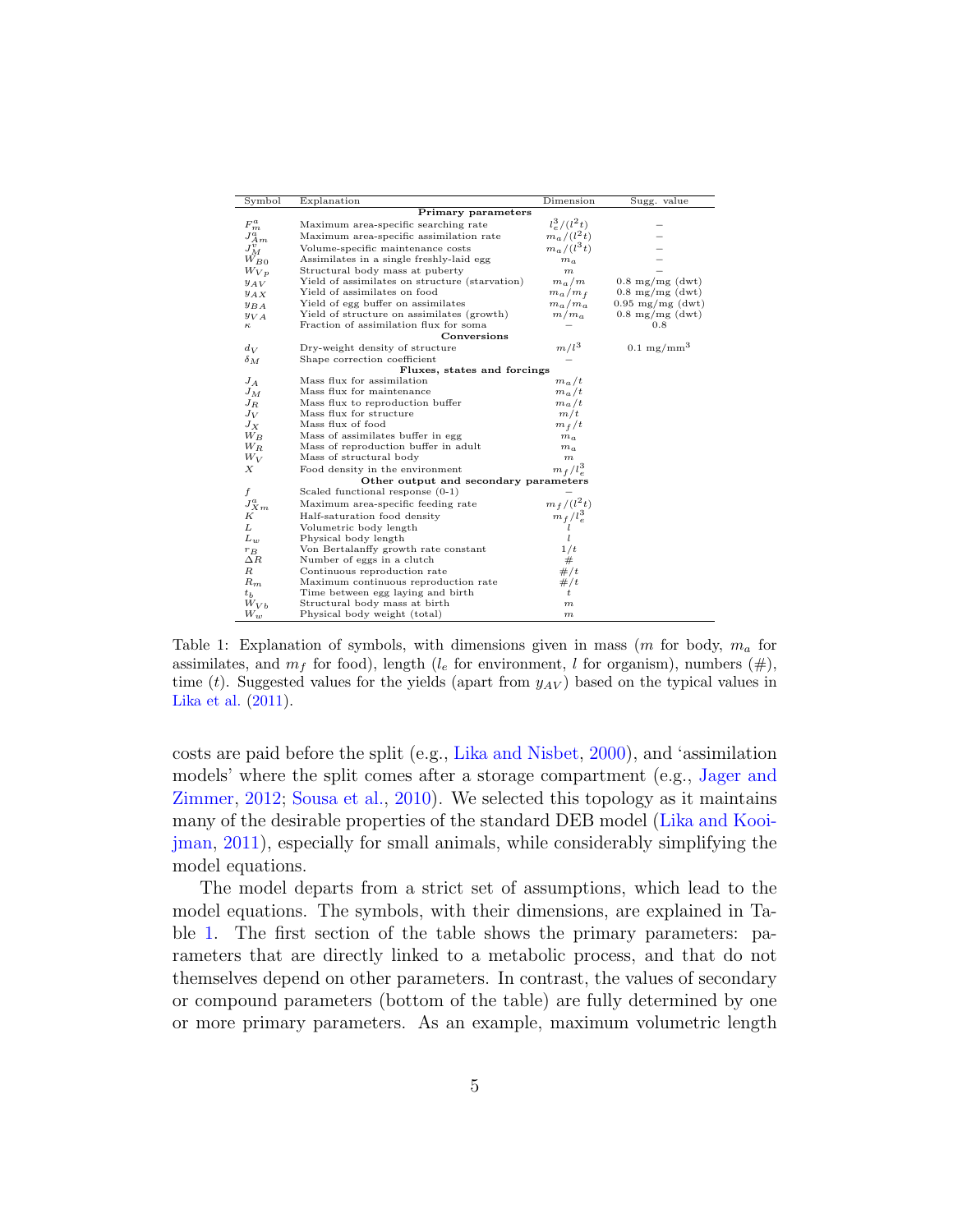$L_m$  (the cubic root of maximum body volume) is a secondary parameter, whose value is determined by the primary parameters  $\kappa$ ,  $J_{Am}^a$  and  $J_M^v$  (see Eq. [19\)](#page-11-0). Regarding notation, we use superscripts to indicate volume- or surface-area-specific parameters. As an example,  $J_M^v$  is the volume-specific costs for maintenance, and  $J_{Am}^a$  is the area-specific assimilation rate at maximum food.

Assumptions 1: There are three types of biomass: food, assimilates and structural body components. Each type has a constant composition. They can be converted in each other with a certain constant efficiency. The state variables of the organism are the masses of the structural body, the reproduction buffer for adults, and the egg buffer used by the developing embryo. Total body mass is the sum of structure and reproduction buffer. The reproduction and egg buffer consist of assimilates.

The 'currency' that we are going to follow in the model is mass as dry weight (e.g., in grammes). However, we can substitute mass for energy: because we assume that each type of biomass has a strictly constant composition, the conversions between mass and energy are also constant. The choice of currency does however have repercussions for the transformations, such as the yield of assimilates on food  $y_{AX}$ . Consider for example an earthworm feeding on soil. Even if the worm is able to extract the majority of the energy from its food, indigestible sand and clay particles form the bulk of the ingested soil. The  $y_{AX}$  based on energy will thus be much higher than when based on mass. We assume a constant composition for each type of biomass for practical reasons. This allows us to use constant conversions between each type, and means that we do not have to follow individual components of biomass such as lipids and proteins.

Assumptions 2: The animal has three life stages: an embryo that does not feed but utilises the egg buffer, a juvenile that feeds but does not reproduce, and an adult that feeds and reproduces. The embryo starts with an egg buffer of assimilates and negligible structural mass. The first transition (birth) is triggered by the depletion of the egg buffer, and the second transition (puberty) by reaching a critical structural body weight.

The differential equations for the egg buffer  $W_B$ , structural body mass  $W_V$ , and reproduction buffer  $W_R$  are given by (see Fig. [1\)](#page-3-0):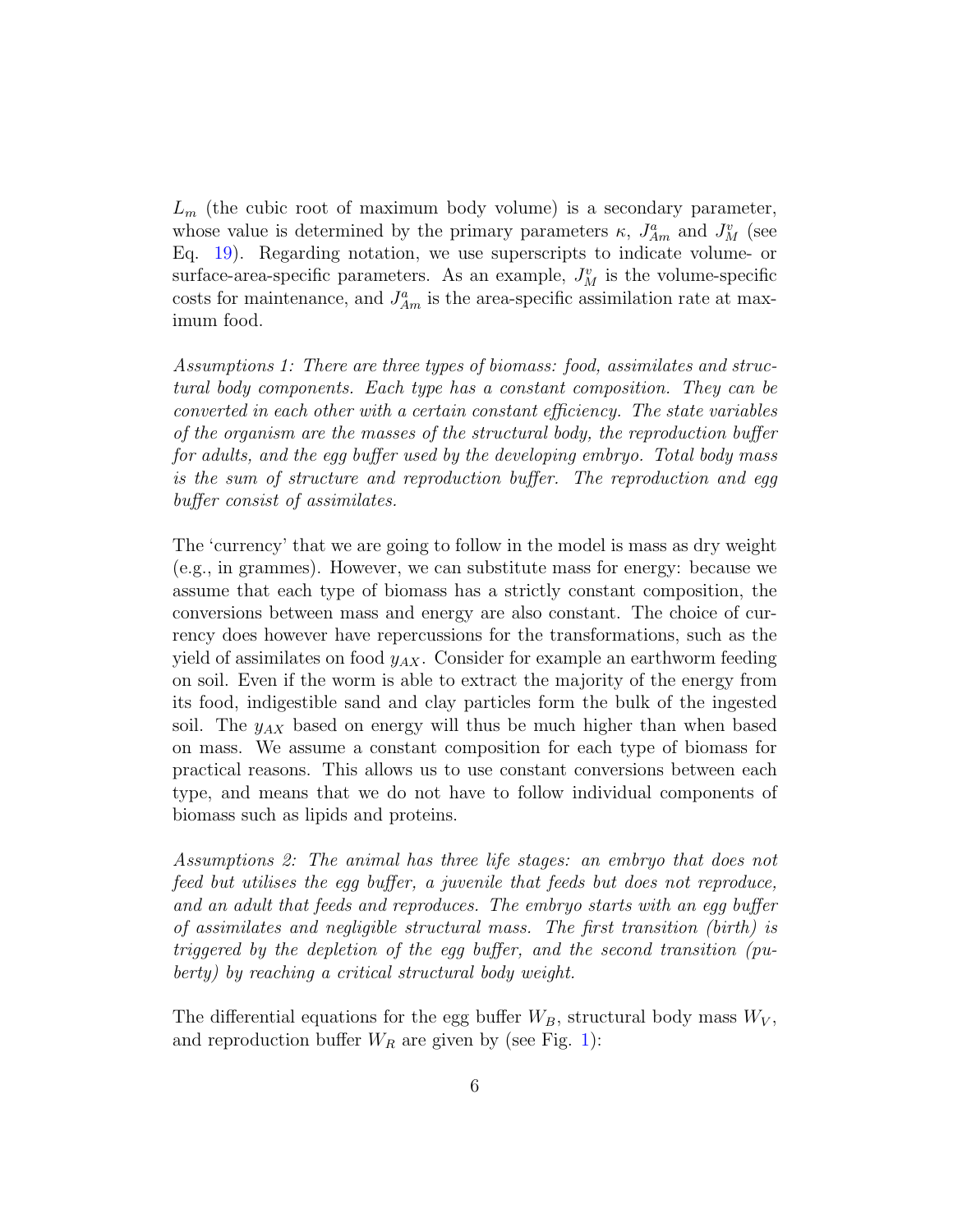$$
\frac{d}{dt}W_B = -J_A \quad \text{until } W_B = 0 \text{, with } W_B(0) = W_{B0} \tag{1}
$$

$$
\frac{d}{dt}W_V = J_V \quad \text{with } W_V(0) \approx 0 \tag{2}
$$

$$
\frac{d}{dt}W_R = J_R \quad \text{with } W_R(0) = 0 \tag{3}
$$

Note that  $t = 0$  marks the start of development in the egg. The total weight of the animal is the sum of structure and buffer  $(W_w = W_V + W_R)$ , just like the total weight of an egg  $(W_w = W_V + W_B)$ . For some processes, we need to have access to the volume  $(L^3)$  of the animal. We can assume a constant density for structure  $(d_V)$ :

$$
L^3 = \frac{W_V}{d_V} \tag{4}
$$

<span id="page-6-0"></span>We can talk about  $L$  as the 'volumetric structural length' of the animal. If the structural biomass  $W_V$  is compressed into a cube, this will be the length of a side of that cube. The value for the density  $d_V$  will not generally influence the model fit; it mainly influences the numerical value of the areaand volume-specific parameters, and is thus important to compare species.

Because egg weight  $(W_{B0})$  is a primary parameter, it can vary independently from the other primary parameters. Therefore, we are free to vary the egg weight (or include descriptive functions) to match patterns that are observed in practice. For example, there are many species in which the investment per offspring increases with size or age of the mother [\(Bernardo,](#page-24-0) [1996\)](#page-24-0). An unrealistic consequence of our assumption for the birth trigger  $(W_B = 0)$  is that the embryo will always hatch from the egg, even when its development is hampered by a stressor or when the egg buffer is experimentally reduced (e.g., extraction of yolk). In reality, the embryo will need to reach a certain minimum amount of complexity, or a minimum body size, to be able to survive hatching.

Assumptions 3: The maximum feeding rate is proportional to the surface area of the animal. The animal is either searching for food or handling it (with constant handling time), leading to a hyperbolic functional response in the food density (Holling type II).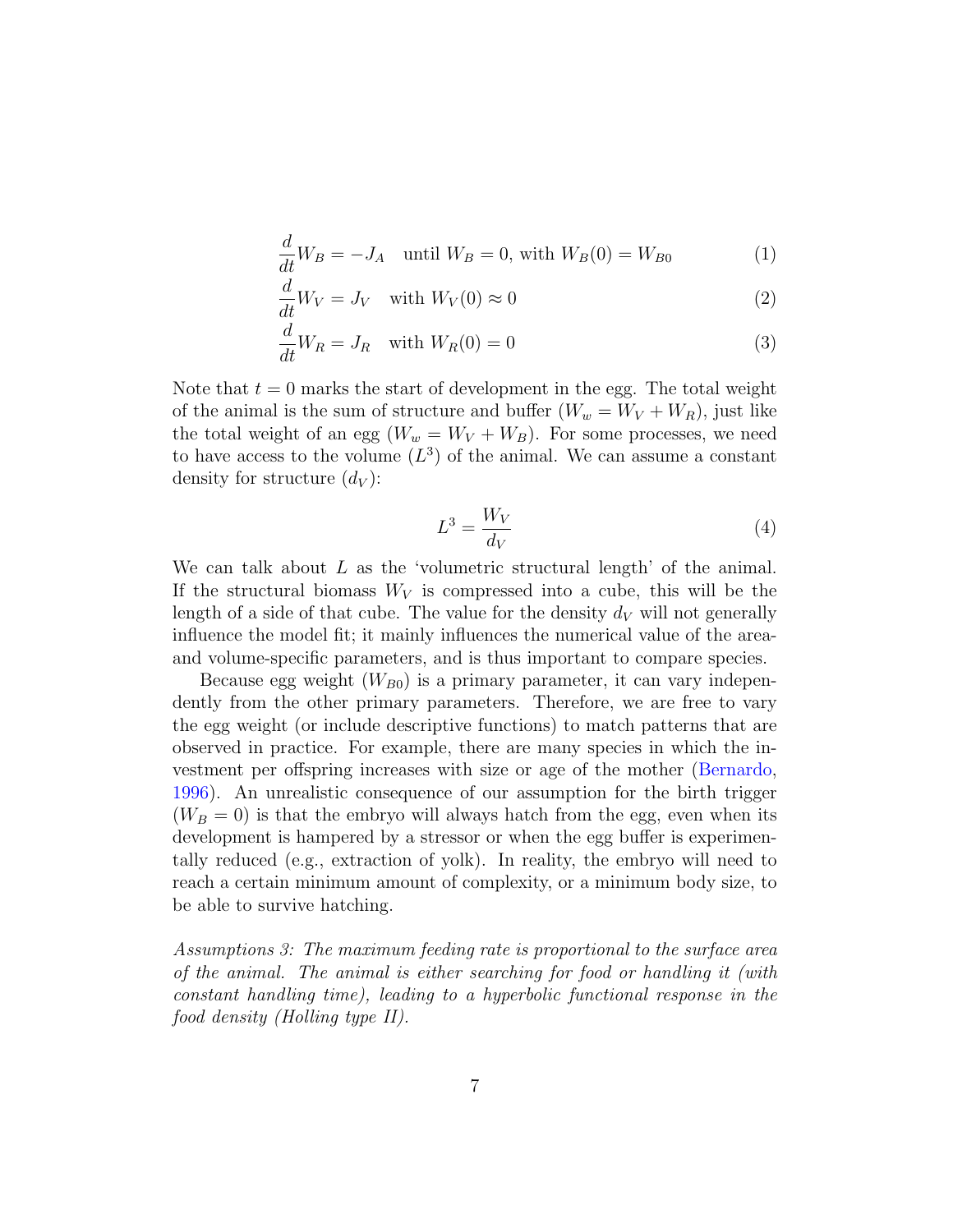Feeding involves the transport of resources from the environment to the organism across a surface area (e.g., the area of the gut, or the area of the feeding appendages in filter feeders). As long as the organism does not change in shape (isomorphy), all surface areas scale with body volume to the power  $2/3$  (and thus  $L^2$ ). We can easily experiment with other scalings for the full life cycle, or just a part of it (see e.g., [Kooijman et al.,](#page-26-6) [2011;](#page-26-6) [Augustine et al.,](#page-24-1) [2011\)](#page-24-1). The feeding flux is given by:

$$
J_X = f J_{Xm}^a L^2 \quad \text{with } J_{Xm}^a = \frac{J_{Am}^a}{y_{AX}} \tag{5}
$$

where  $f$  is the scaled functional response, which is the actual feeding rate at a certain food level divided by the maximum feeding rate for its current size. The scaled response f is thus between 0 (no food) and 1 (*ad libitum* food). The maximum specific assimilation rate  $(J_{Am}^a)$  is used as the primary parameter; the specific feeding rate  $(J_{Xm}^a)$  is derived from it, using the yield of assimilates on food  $(y_{AX})$ . When we do not follow feeding explicitly, we can use f as a primary model parameter. Otherwise, the forcing function of the food density X enters the system. The scaled functional response  $f$  is a hyperbolic function of the food density, and the half-saturation food density K is calculated from the specific feeding rate and the specific searching rate  $F_m^a$ :

$$
f = \frac{X}{X + K} \quad \text{with } K = J_{Xm}^a / F_m^a \tag{6}
$$

Assumptions 4: Food is instantly translated into assimilates that are directly used to fuel metabolic processes. Embryos assimilate their egg buffer at the maximum rate for their structural size.

We do not consider the 'details' of digestion because this process plays at a time scale that is usually very short relative to the life cycle of the organism. The assimilates are directly used in metabolism, and therefore, we do not consider any storage other than the reproduction buffer. The assimilation flux  $J_A$  is thus given by:

$$
J_A = f J_{Am}^a L^2 \quad \text{(if } W_B > 0 \text{ then } f = 1\text{)}\tag{7}
$$

Assumptions 5: The flow of assimilates is split into a constant fraction  $\kappa$ for maintenance and structural growth (the soma), and  $1 - \kappa$  for maturation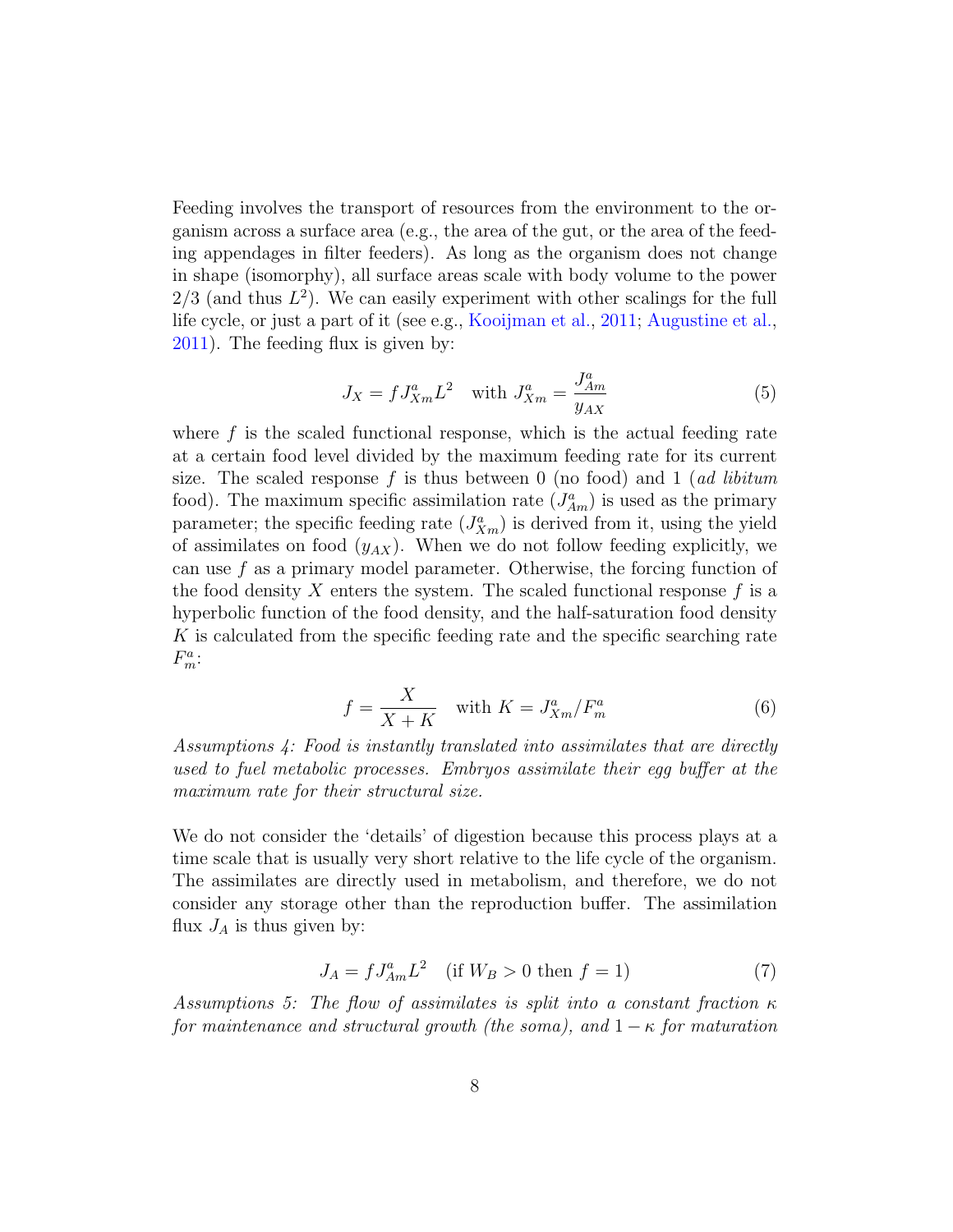and reproduction. From the  $\kappa$  flow, maintenance costs are paid first. Only structural biomass requires maintenance, which is proportional to its volume. The remainder of this flow is used for growth (with certain efficiency).

A constant  $\kappa$  has convenient properties, which compare favourably to other possible allocation rules [\(Lika and Kooijman,](#page-26-4) [2011\)](#page-26-4). This simple rule ensures that growth and reproduction do not compete for resources. This lack of competition is evidenced in many invertebrates as the start of reproduction (a major flux of resources) is not accompanied by changes in the growth curve, respiration or feeding rates (see [Nisbet et al.,](#page-27-2) [2000\)](#page-27-2). A constant  $\kappa$ , together with the assumptions for assimilation and maintenance, lead to the commonly-observed von Bertalanffy growth curve in constant environments.

Maintenance is the, rather abstract, lump sum of all the processes needed to maintain the body's integrity. Assimilate buffers are assumed not to require maintenance, which is supported by the almost-complete lack of respiration in freshly-laid eggs. The flux for structural growth  $(J_V)$  can thus be specified as:

$$
J_V = y_{VA}(\kappa J_A - J_M) \quad \text{with } J_M = J_M^v L^3 \tag{8}
$$

where  $J_M^v$  is the volume-specific maintenance cost, and  $y_{VA}$  is the yield of structural biomass on assimilates.

Assumptions 6: For adults, the  $1 - \kappa$  flow is used to fill the reproduction buffer. For embryos and juveniles, all of the assimilates in this flux are burnt to increase complexity of the organism. At spawning events, the contents of the reproduction buffer are converted into eggs. The part of the buffer that was insufficient to create a single egg remains in the buffer. Transformation of buffer to egg comes with a certain (generally high) efficiency.

Because we assume that  $\kappa$  is constant over the life cycle, we have to explain what happens to the  $1 - \kappa$  flow before puberty. We assume that this flux is used for the maturation process (which in this model definition is not associated with the build-up of biomass), which abruptly stops at puberty, when the flux is switched to the reproduction buffer. The flux into the reproduction buffer  $(J_R)$  can thus be specified as:

$$
J_R = (1 - \kappa)J_A \quad \text{(if } W_V < W_{Vp} \text{ then } J_R = 0\text{)}\tag{9}
$$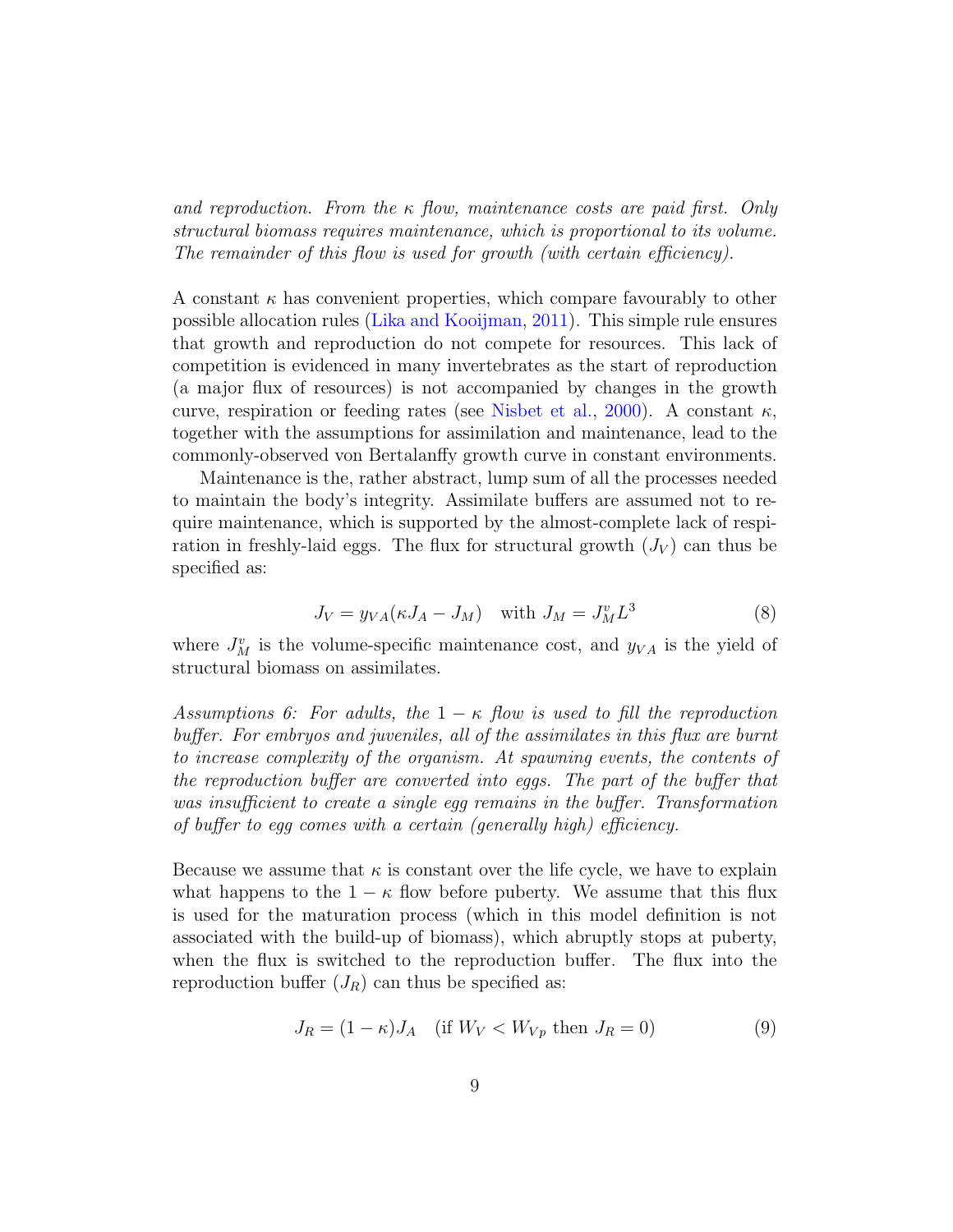where  $W_{V_p}$  is the body size where investment in reproduction starts (puberty). The trigger for spawning is not specified here, as this is highly species-specific. For some species, a constant time interval between clutches of eggs may be appropriate, while for others, a critical mass of the reproduction buffer may be more realistic. For others, spawning may be triggered by environmental conditions such as temperature or pH. Spawning leads to a clutch of offspring  $\Delta R$ , and a reset of the reproduction buffer  $W_R$ :

$$
\Delta R = \text{floor}\left(\frac{y_{BA}W_R}{W_{B0}}\right) \tag{10}
$$

$$
W_R = W_R - \frac{\Delta RW_{B0}}{y_{BA}}\tag{11}
$$

where  $y_{BA}$  is the yield for the conversion of reproduction buffer to eggs. The 'floor' function for the spawning events means rounding to the nearest integer less than the value between brackets. Without reproduction buffer, the continuous reproduction rate  $R$  can be calculated as:

$$
R = \frac{y_{BA} J_R}{W_{B0}}\tag{12}
$$

Assumptions 7: If feeding is insufficient to pay somatic maintenance costs, the organism first diverts energy from the 1-κ flux of assimilates and from the reproduction buffer. If that is insufficient, structure is converted into assimilates to pay maintenance.

We need assumptions to deal with the situation of starvation, as varying food levels are common in the field, and because our animal does not have a storage of assimilates (other than the reproduction buffer). The first stage of starvation occurs when the allocated flux to the soma is insufficient to pay maintenance  $(\kappa J_A < J_M)$ , but the total assimilation flux is enough  $(J_A >$  $J_M$ , or there is still something in the reproduction buffer  $(W_R > 0)$ :

$$
J_V = 0 \tag{13}
$$

$$
J_R = J_A - J_M \quad \text{(if } W_V < W_{Vp} \text{ then } J_R = 0\text{)}\tag{14}
$$

For juveniles, this means that energy is diverted from the flux to maturation, as long as  $J_A > J_M$  (maturation itself is not followed as a state variable). In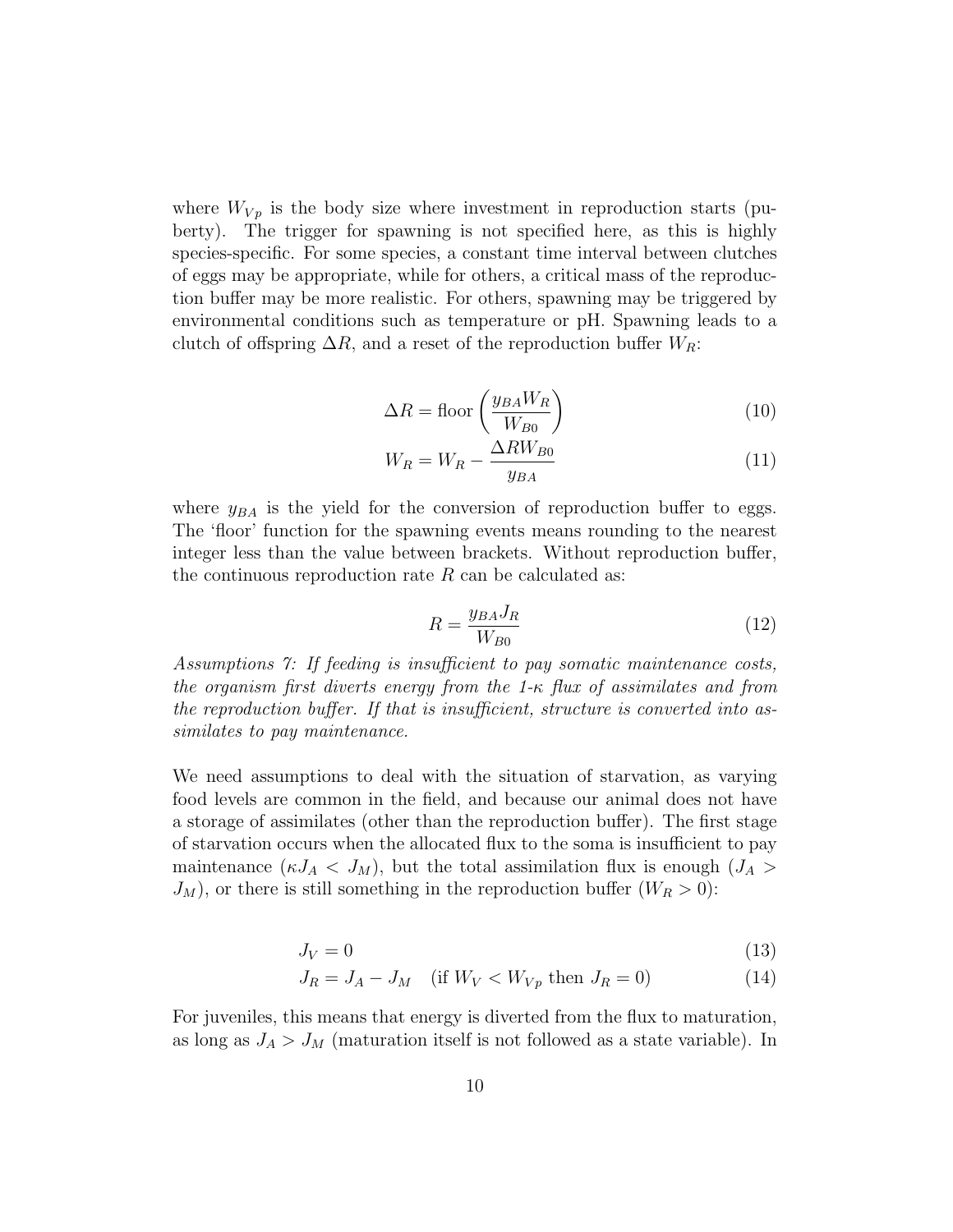the second stage of starvation, the reproduction buffer is empty  $(W_R = 0)$ and the total assimilation flux is insufficient to pay maintenance  $(J_A \leq J_M)$ :

$$
J_V = (J_A - J_M)/y_{AV} \tag{15}
$$

$$
J_R = 0 \tag{16}
$$

where  $y_{AV}$  is the yield of assimilates (to pay maintenance) on structure. The maximum rates of feeding, assimilation and maintenance depend on structural size, so when the animal shrinks, these rates will decrease too. A decrease of the maximum possible feeding and assimilation rates on shrinking might not be realistic for all species. For *Daphnia* for example, model correspondence to recovery after starvation improved by relating the assimilation rate to the previously obtained maximum size, rather than actual body size [Martin et al.](#page-26-7) [\(Acc.\)](#page-26-7).

Clearly, shrinking under starvation cannot continue indefinitely. If situations of prolonged starvation are analysed, it makes sense to set a limit to shrinking, e.g., to a fraction of the maximum size that the individual has reached. Furthermore, it might be realistic for some species to stop spawning (the conversion of reproduction buffer to eggs) to enhance starvation resistance. This set of starvation rules should be seen as a start for experimentation; different rules may be more applicable for a particular species.

#### <span id="page-10-1"></span>2.2. Derived model results

In many cases, we measure body size of an animal as some length measure. Examples are the shell length of snails and mussels and the distance from the eye to the base of the spine in daphnids. As long as the organism does not change in shape during growth, we can translate structural weight to some physical length  $(L_w)$  and vice versa using a correction factor  $\delta_M$ :

$$
L_w = \frac{L}{\delta_M} \quad \text{where } L^3 = \frac{W_V}{d_V} \tag{17}
$$

<span id="page-10-0"></span>For a well chosen length measure,  $\delta_M$  can remain constant as the animal grows. However, special care must be taken when the animal is shrinking under starvation. If the length measure is based on a fixed structure of the animal, such as a shell or a carapace, the dry weight will decrease without an associated decrease in physical length.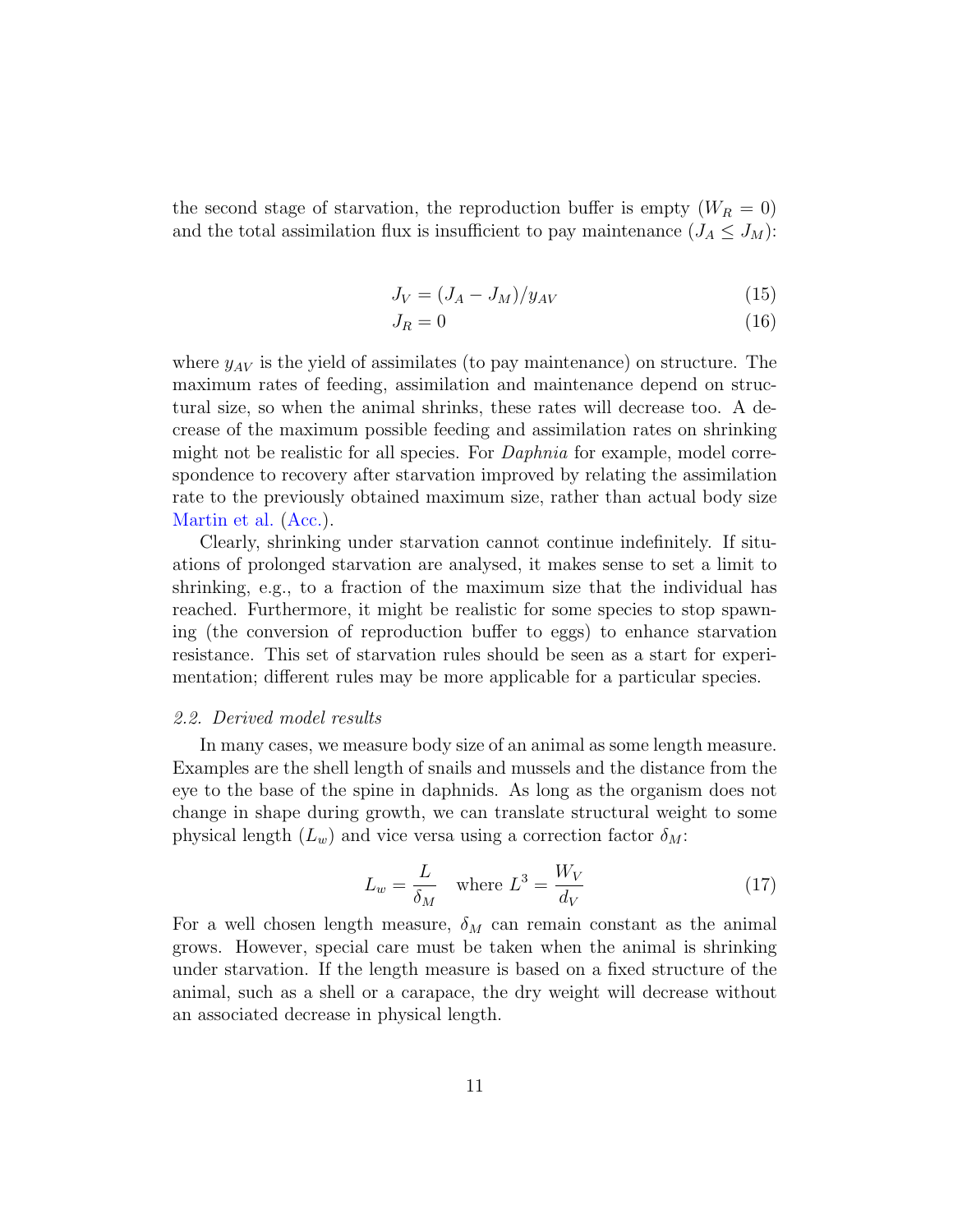The DEB kiss model system explicitly includes the food density  $X$ . This is particularly important for including fluctuating food concentrations, and the influence of feeding on the food density. We may, however, wish to analyse results from laboratory tests at constant or *ad libitum* food levels. In that case, we can use the scaled function response  $f$  as a primary model parameter. For ad libitum feeding, we can set  $f = 1$ , and estimate a value for  $f$  for constant limiting food levels (without the need to know the value of  $X$ ). As a next simplification, we can lump several of the more abstract model parameters into compound ones. By filling in the fluxes (see supp. info.), and moving from structural mass to volumetric length L. We can easily derive that the growth of the organism (after birth) will follow the von Bertalanffy equation:

$$
\frac{d}{dt}L = r_B(fL_m - L) \quad \text{with } L(0) > L_b \tag{18}
$$

<span id="page-11-1"></span>Where  $L_b$  is the volumetric length at birth. The growth equation also applies to embryos, but for them, we set  $f = 1$ . The two compound parameters for maximum volumetric length  $L_m$  and the growth rate constant  $r_B$  are linked to the underlying primary parameters:

$$
L_m = \kappa \frac{J_{Am}^a}{J_M^v} \quad \text{and} \quad r_B = \frac{y_{VA}}{3d_V} J_M^v \tag{19}
$$

<span id="page-11-0"></span>We can thus obtain the maximum structural weight as  $W_{Vm} = d_V L_m^3$ . Note that the growth equation above does not require time to start at birth; we can take  $t = 0$  anywhere after birth. In the absence of a reproduction buffer, we remove the state variable  $W_R$ , and can similarly fill in the fluxes for the continuous reproduction rate to obtain the maximum rate (at  $f = 1, L = L_m$ , and in the absence of stressors):

$$
R_m = (1 - \kappa) J_{Am}^a L_m^2 \frac{y_{BA}}{W_{B0}}
$$
 (20)

<span id="page-11-2"></span>When food density is constant or *ad libitum*, in the absence of stress effects on the parameters, and ignoring the reproduction buffer, the ODE for body size can be solved analytically. This yields a surprisingly compact model system (see [Kooijman and Metz,](#page-26-8) [1984;](#page-26-8) [Klok and De Roos,](#page-25-5) [1996\)](#page-25-5):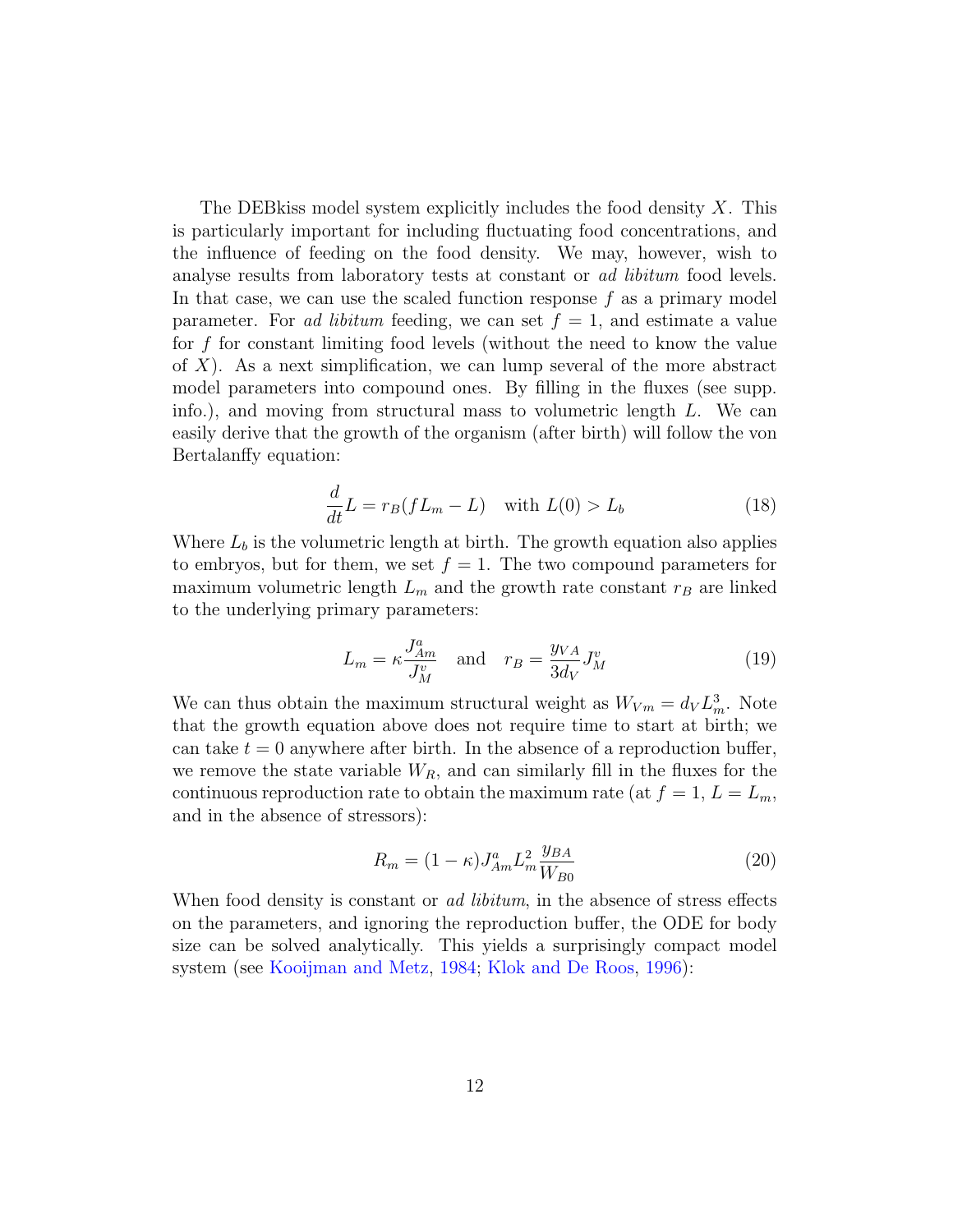$$
L = fL_m - (fL_m - L_0)e^{-r_B t}
$$
\n(21)

<span id="page-12-4"></span><span id="page-12-3"></span>
$$
R = f R_m \frac{L^2}{L_m^2} \quad \text{when } L > L_p \tag{22}
$$

This model is so simple it can easily be implemented into a spreadsheet, and contains only six model parameters  $(f, L_0, L_p, L_m, r_B$  and  $R_m)$ . Note that the parameter  $L_p$  is linked to  $W_{V_p}$  with the density  $d_V$  (see Eq. [17\)](#page-10-0). However, there are limitations to take into consideration for this simplification. The parameters in the growth equation need to be constant, although we can always resort to using the ODE of Equation [18.](#page-11-1) The essence of the model, the mass balance, is not obvious from these equations, which might give the impression that this is just some magical equation to describe the data patterns. Linked to this, it is possible to come up with parameter combinations that violate the underlying mass balance (e.g., yield coefficients larger than one). The reproduction buffer is lost, leading to a continuous production of offspring. Although we can easily modify  $R$  to become discontinuous at spawning events, we cannot include the reproduction buffer into the total body weight or use the buffer contents on starvation, because the mass of the eggs has been absorbed in  $R_m$ . And finally, stress should affect metabolic processes, and thus primary model parameters. Implementing stress on the compound parameters should be considered very carefully indeed (see also [Jager and Zimmer,](#page-25-4) [2012\)](#page-25-4).

If we can ignore the maintenance flux for embryos  $(J_M \approx 0)$ , this allows for an easy analytical equation for birth weight and development time (and thus removes the state variable  $W_B$  from the system):

$$
W_{Vb} = W_{B0} y_{VA} \kappa \tag{23}
$$

<span id="page-12-1"></span><span id="page-12-0"></span>
$$
t_b = \frac{3W_{B0}^{1/3}d_V^{2/3}}{J_{Am}^a(y_{VA}\kappa)^{2/3}}
$$
(24)

This provides a good initial prediction of these two model outputs. In detail, the underlying assumption is unrealistic, but the influence of maintenance on the growth curve of embryos can be ignored in many cases.

## <span id="page-12-2"></span>2.3. Extensions

The DEBkiss model offers an excellent platform for experimentation. In the supporting information, we work out some possible extensions that can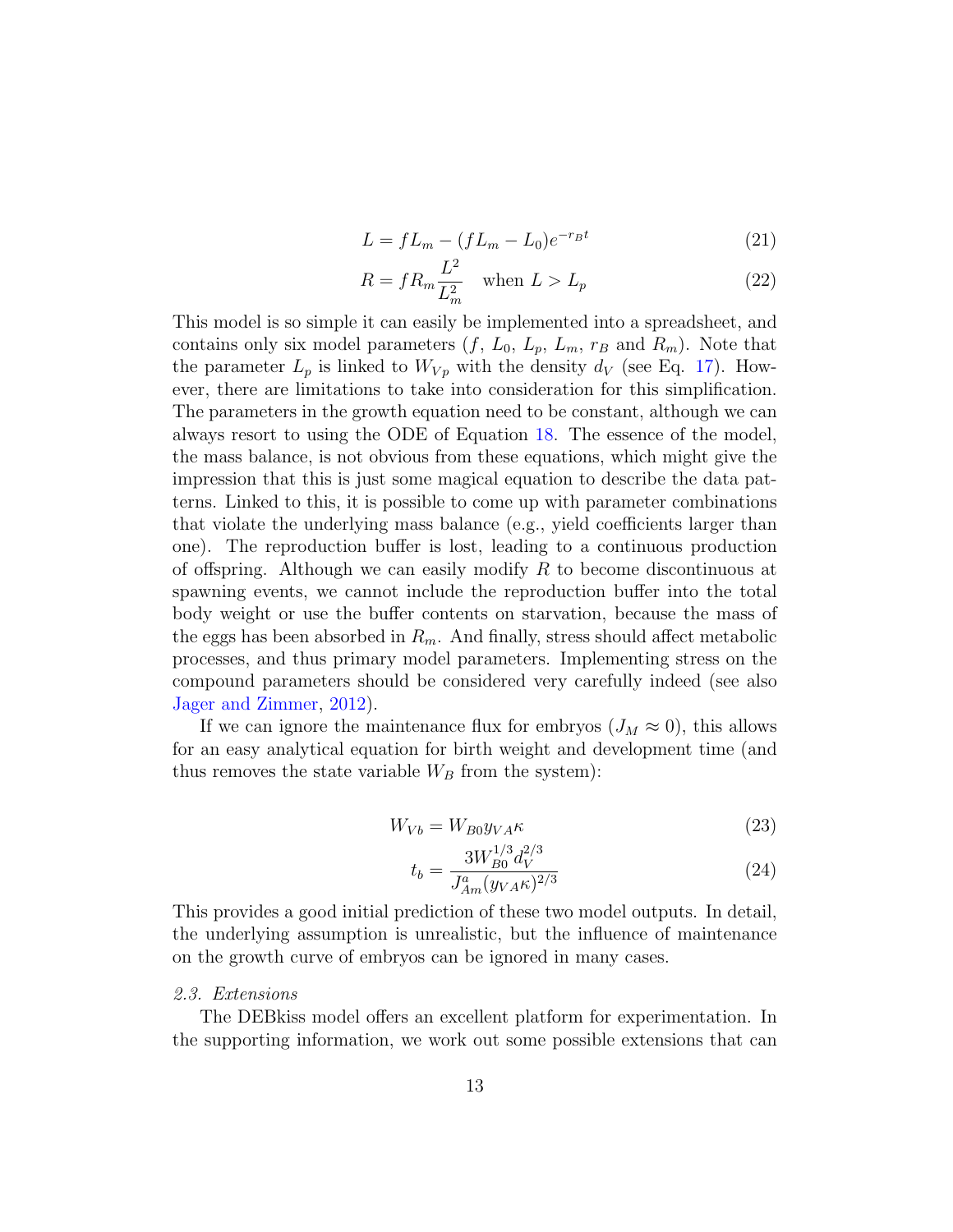be explored further. An obvious extension would be to include maturity maintenance; a similar process to somatic maintenance, but applied to the  $1-\kappa$  branch in Figure [1.](#page-3-0) This process helps to explain why an individual at a low constant food level might remain in the juvenile stage indefinitely, despite continuous allocation to the  $1 - \kappa$  branch. All other parameters being equal, adding this process leads to less reproductive output and a slightly different shape of reproduction rate versus body size.

For ecotoxicological applications, we need to add the uptake and elimination of chemicals (toxicokinetics) to the model, as well as the effects of chemicals on metabolic processes (toxicodynamics). The internal concentration in the individual can be linked to any of the primary parameters of the model [\(Jager and Zimmer,](#page-25-4) [2012;](#page-25-4) [Jager et al.,](#page-25-3) [2010\)](#page-25-3). Effects on survival can similarly be linked to the internal concentration, e.g., by using any of the toxicodynamic modules of the GUTS framework [\(Jager et al.,](#page-25-6) [2011\)](#page-25-6). Such extensions are discussed further in the supporting information.

In its current form, the DEBkiss model deals with growth, development and reproduction, but another important life-history trait, survival, is not treated. It is possible to simply add mortality as a descriptive function of age, but that ignores the link to metabolism (e.g., no effect of food level on longevity, which is commonly observed). The model offers sufficient possibilities to play around with process-based ageing modules, linked to the various metabolic processes (see [Van Leeuwen et al.,](#page-27-4) [2010\)](#page-27-4), but the most appropriate model in this context requires further study. The ecological relevance of an ageing module may be limited, however, as outside of the laboratory, animals do not generally have the luxury to die of old age.

Some organisms seem to deviate from the expected von Bertalanffy growth curve under constant conditions, revealing a more S-shaped pattern (when body size is expressed as a length measure). For some species, there are strong indications that this is caused by an inappropriate food source in experimental tests [\(Jager et al.,](#page-25-7) [2005;](#page-25-7) [Zimmer et al.,](#page-27-0) [2012\)](#page-27-0). For others, a temporary acceleration of metabolism after birth seems appropriate [\(Kooij](#page-26-6)[man et al.,](#page-26-6) [2011;](#page-26-6) [Augustine et al.,](#page-24-1) [2011\)](#page-24-1). Both options are worked out in the supporting information.

## 2.4. Data requirements

Establishing model parameters requires information on the life history of a species. It is difficult to specify minimum data requirements as this depends on the purpose for which the model is to be used. In practice, the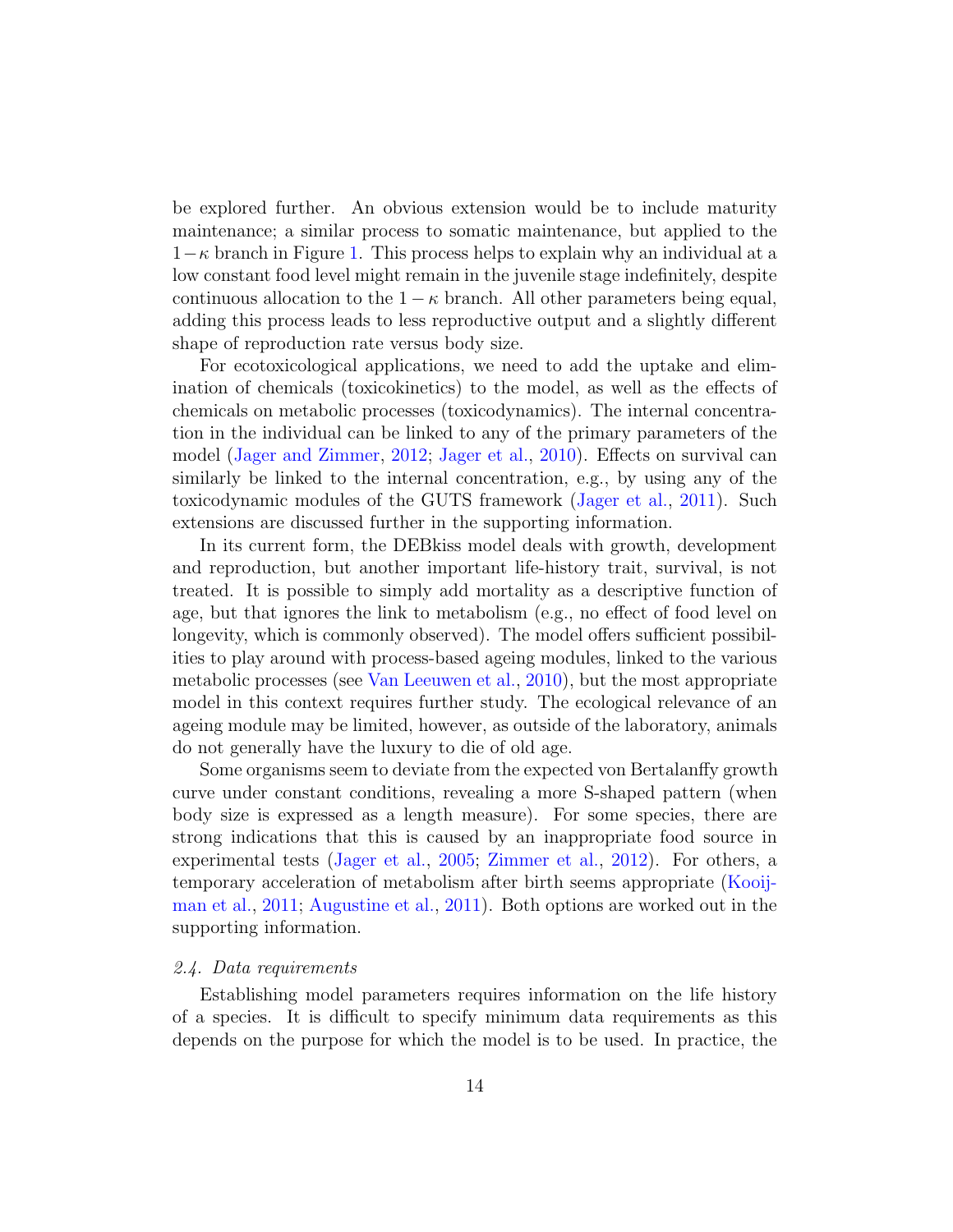commonest useful data will comprise information on growth and reproduction over a part of the life cycle at a constant food level. However, not all primary model parameter can be estimated from such data alone. This can already be seen from Section [2.2:](#page-10-1) we can reduce the model with ten primary parameters (Table [1\)](#page-4-0) to a model with six secondary parameters and describe the same growth and reproduction patterns.

Estimating the two primary parameters related to feeding  $(F_m^a \text{ and } y_{AX})$ requires data on actual ingestion rates at several quantifiable food densities  $(X)$ . In most cases, this is not feasible, and the scaled functional response f is used as a primary parameter (see Section [2.2\)](#page-10-1). Note that under ad libitum feeding conditions, we can fix  $f = 1$ . The remaining three yield coefficients  $(y<sub>BA</sub>, y<sub>VA</sub>, y<sub>AV</sub>)$  also cannot be independently estimated without other types of data to provide more detail on the mass balance (ingestion, defecation, respiration, shrinking on starvation, etc.), so they will usually have to be fixed at the suggested values.

If reproduction is measured as number of offspring, we need to estimate the dry weight per egg  $W_{B0}$ , which can be measured directly (or estimated from egg volume). If body size is determined as a physical length measure, we need to estimate a shape corrector  $\delta_M$ , and the dry-weight density of tissue  $d_V$  (see Eq. [17\)](#page-10-0). If body size is determined as wet weight, we only need the latter conversion factor. This leaves four primary parameters to be estimated by optimisation to the growth and reproduction data:  $J_{Am}^a$ ,  $J_M^v$ ,  $\kappa$ and  $W_{V_p}$ .

The case study in the next section demonstrates in more detail how parameters can be estimated from commonly available data on life history. Even though the case study comprises three food levels, it should be stressed that one level (preferably *ad libitum*) would have sufficed. Matlab implementations to perform these calculations can be downloaded from [www.debtox.](www.debtox.info/debkiss.php) [info/debkiss.php](www.debtox.info/debkiss.php).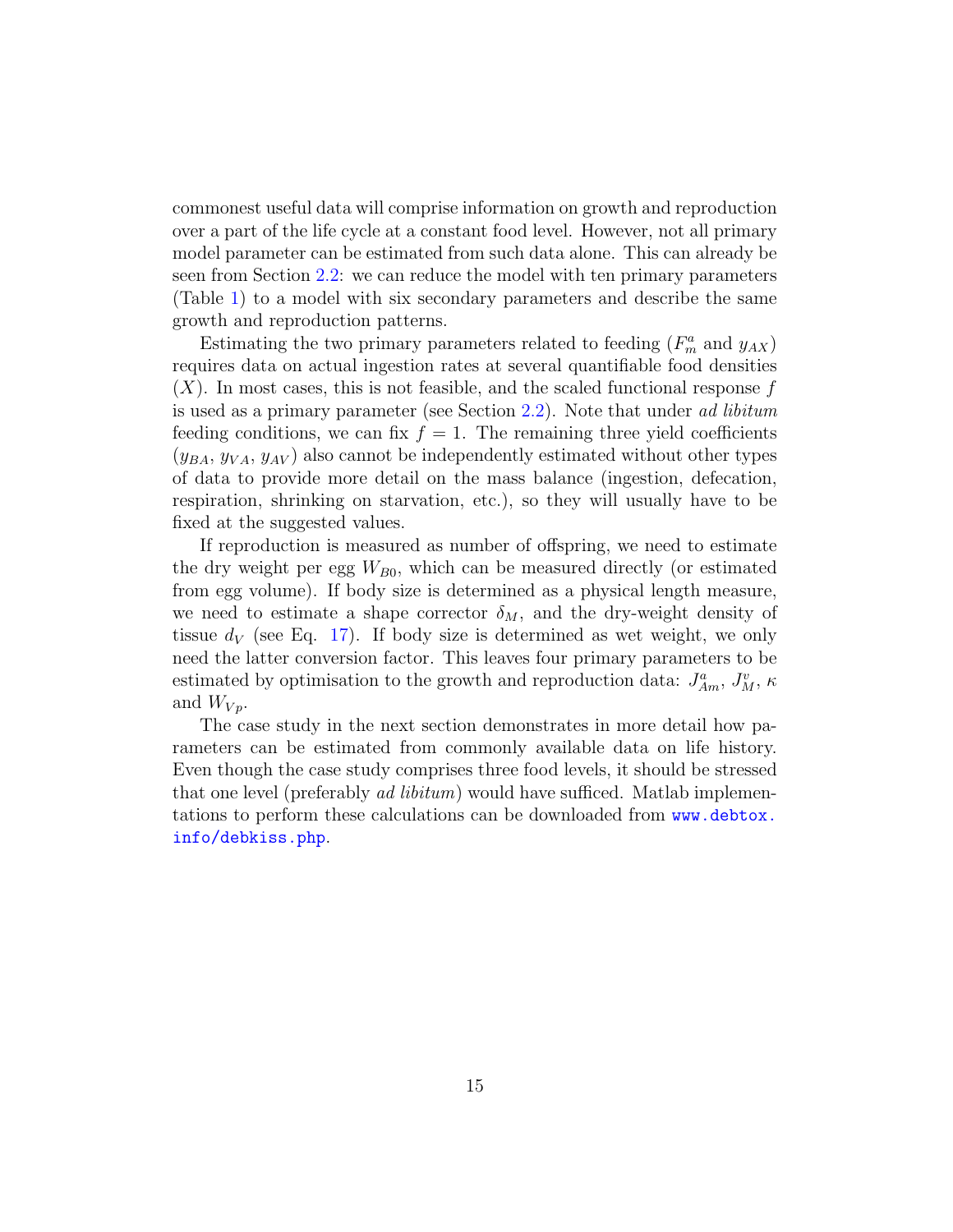#### 3. Case study

To demonstrate how to link DEBkiss to real data, we provide an example for the pond snail *Lymnaea stagnalis*.

## 3.1. Initial parameter estimates

For initial parameter estimates, we use the results of [Zonneveld and Kooi](#page-27-5)[jman](#page-27-5) [\(1989\)](#page-27-5). From their starvation experiment, we have some combinations of tissue dry weights and shell lengths for the unstarved animals. Using a dry weight density  $d_V = 0.1$  mg/mm<sup>3</sup>, we can derive a shape corrector  $\delta_M = 0.40$ . Furthermore, these authors report the dry weight per egg as  $W_{B0} = 0.15$  mg (clutch weight divided by number of eggs). We are going to treat these parameters as fixed, just like the yield coefficients. If we start from the suggested  $\kappa = 0.8$ , we only need to have starting values for the specific maintenance costs and maximum assimilation efficiency. Using the maximum shell length (35 mm) and von Bertalanffy growth rate con-stant (0.014 d<sup>-1</sup>) from [Zonneveld and Kooijman](#page-27-5) [\(1989\)](#page-27-5) for the 12:12 light regime, we obtain initial estimates  $J_M^v = 0.0053 \text{ mg/mm}^3/\text{d}$  and  $J_{Am}^a = 0.092$ mg/mm<sup>2</sup>/d (using Eq. [17](#page-10-0) and [19\)](#page-11-0).

To check whether these values are in the ballpark, we can calculate first estimates for several endpoints. For the maximum reproduction rate, we obtain  $R_m = 23 \text{ eggs}/d$  (Eq. [20\)](#page-11-2), which is somewhat high, but not too far away from reality (some 11 eggs/d, see Fig. [2\)](#page-18-0). Further, we estimate a weight at birth of 96  $\mu$ g, which translates into a shell size of 2.5 mm. The estimate for birth weight (Eq. [23\)](#page-12-0) matches the end of the growth curve in [Horstmann](#page-25-8) [\(1958\)](#page-25-8). However, the prediction for hatchling shell size is too large, which indicates that the shape corrector  $\delta_M$  for adult snails does not apply to (very young) juveniles. Estimated hatching time is 5.0 days (Eq. [24\)](#page-12-1), which is too short; at 25<sup>°</sup>C, isolated eggs take some 10 days to develop [\(Marois and Croll,](#page-26-9) [1991\)](#page-26-9). It is not uncommon for the hatching time to be considerably longer than predicted by a DEB model parametrised for the juvenile/adult stages. The reasons are not entirely clear. Some species have a considerable diapause in the egg stage, and require an environmental trigger to start development. For other species, an acceleration of metabolism after hatching is indicated [\(Augustine et al.,](#page-24-1) [2011;](#page-24-1) [Kooijman et al.,](#page-26-6) [2011\)](#page-26-6). The embryonic development of the pond snail is discussed further in Section [3.3.](#page-17-0)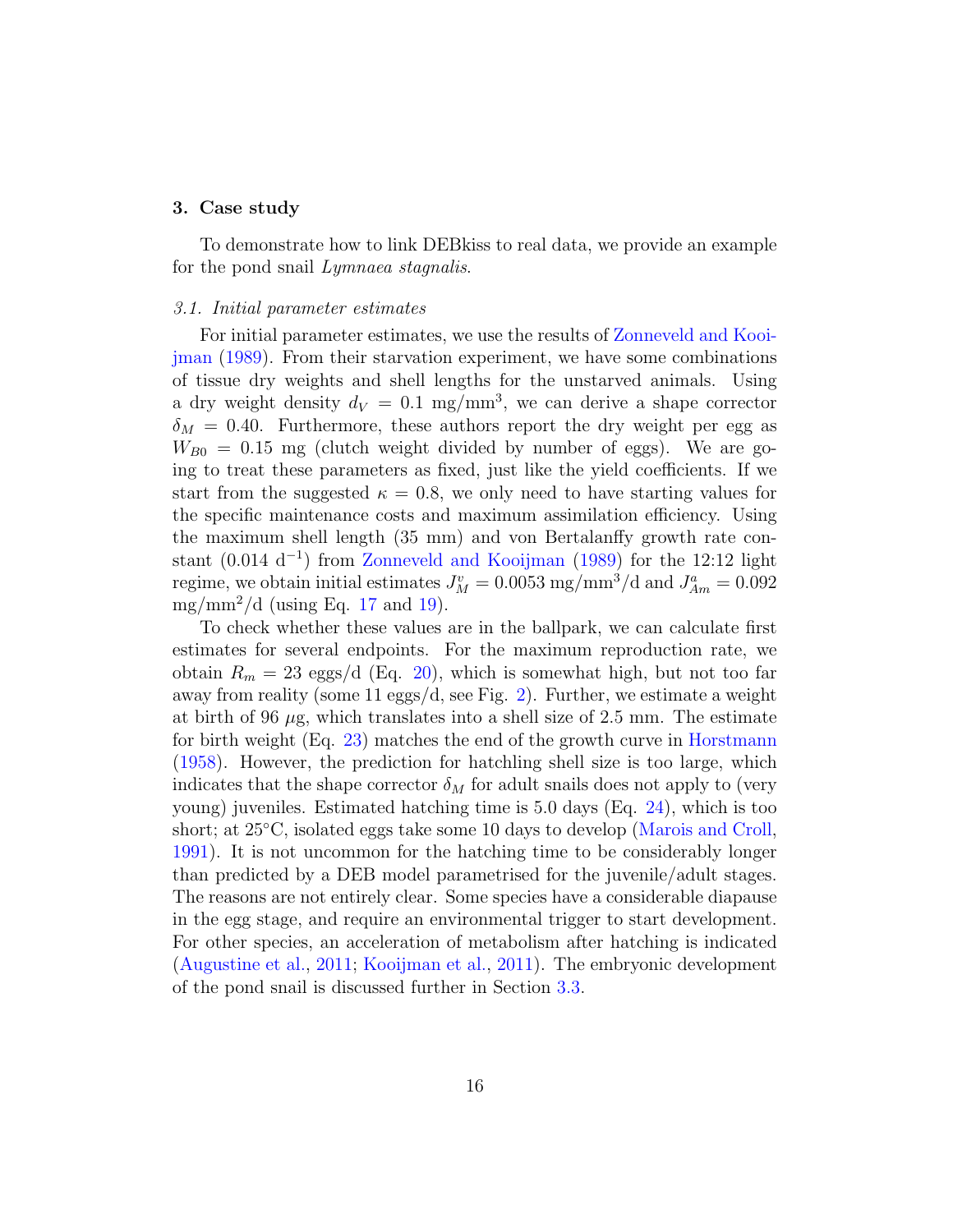## 3.2. Fitting growth and reproduction patterns

Next, we fit growth and reproduction patterns at different food levels; these experiments were described in [Zimmer et al.](#page-27-0) [\(2012\)](#page-27-0). For this demonstration, we only use the mean responses (starting with 30 individuals per treatment), and we reduced the number of observations in time for the reproduction data to once every two weeks, so they match the observation frequency for the size measurements. These experiments were done in a different laboratory than the experiments on which the initial values were derived, under a different light regime (14:10 versus 12:12 light/dark) and at a slightly different temperature ( $21^{\circ}$ C versus  $20^{\circ}$ C). Thus, we should expect some deviations. To facilitate the calculations, we assumed continuous reproduction for the snails (in reality, they produce clutches of around hundred eggs each, [Zonneveld and Kooijman,](#page-27-5) [1989\)](#page-27-5). The parameters were optimised by likelihood maximisation, assuming independent normal distributions after square-root transformation, and treating the standard deviations as nuisance parameters (replacing it by the maximum likelihood estimate). Confidence intervals were derived by profiling the likelihood function. More details on the statistical aspects are provided in [Jager and Zimmer](#page-25-4) [\(2012\)](#page-25-4).

There is an interesting misfit in the initial part of the growth curves (Fig. [2\)](#page-18-0). The model fits the second food level almost perfectly, but the first level (ad libitum food) indicates a higher von Bertalanffy growth rate constant, and the third food level a lower one. Firstly, one should note that body size is measured here as shell length; the relationship between this metric and body mass may break down when the food availability is changed. Furthermore, we should consider that juvenile snails are food limited when fed on lettuce, aggravating the effect of additional stresses on feeding [\(Zimmer et al.,](#page-27-0) [2012\)](#page-27-0). Zimmer and co-workers estimated that juvenile food limitation should have stopped when reaching a shell size of 9 mm, but this is still close to the initial size here (around 13 mm). Interesting, the growth curves of the snails do not indicate the presence of a storage compartment. Firstly, the experiment started with juvenile snails from the same culture, and their growth curves respond immediately to the different feeding regimes. If a substantial storage would have been present, we expect to see the deviation between the curves developing more gradually over time. Furthermore, in DEB theory, the presence of a substantial reserve compartment would imply that the von Bertalanffy rate constant increases with decreasing food availability [\(Kooi](#page-26-3)[jman et al.,](#page-26-3) [2008;](#page-26-3) [Lika and Kooijman,](#page-26-4) [2011\)](#page-26-4), whereas the opposite pattern is observed in these data. Nevertheless, we should be careful to draw strong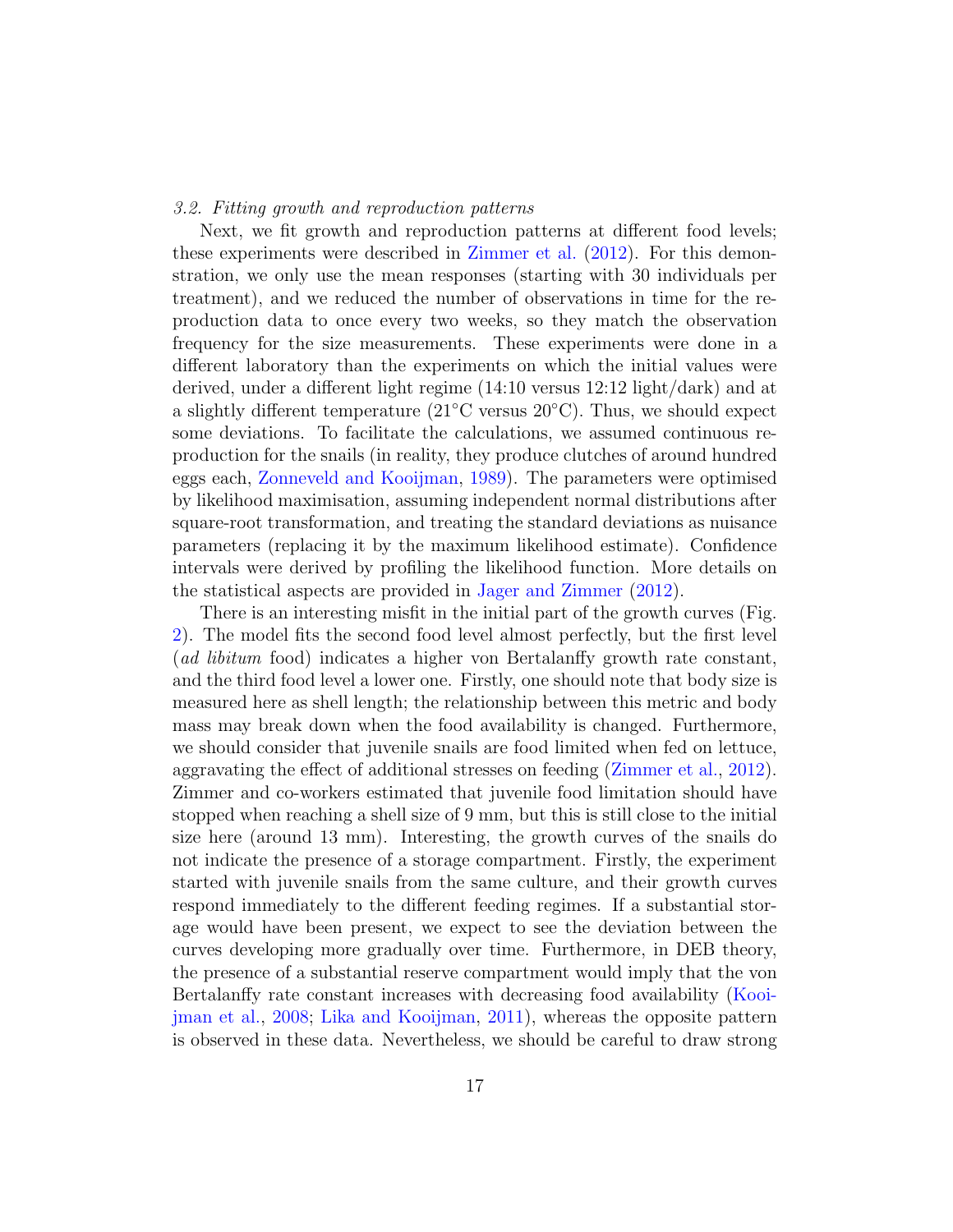conclusions from this data set as the size data represents the mean of some 30 individual snails. If there is a lot of variation between individuals, the mean response of a group of snails can deviate substantially from the response of the average snail.

So far, we have assumed that almost all of the mass allocated to reproduction will end up in eggs ( $y_{BA} = 0.95$ ). For the pond snail (a simultaneous hermaphrodite), there is clear evidence that the male sexual function also carries substantial costs [\(Hoffer et al.,](#page-25-9) [2010\)](#page-25-9). We can include such costs by reducing the yield coefficient for the egg buffer; here we tried  $y_{BA} = 0.55$ (roughly in line with the reduced fecundity observed in [Hoffer et al.,](#page-25-9) [2010\)](#page-25-9). Interestingly, the resulting fit is exactly the same as in Figure [2,](#page-18-0) but the parameter estimates differ. A decrease in  $y_{BA}$  can be fully compensated by  $J_{Am}^a$  and  $\kappa$  (their product remains constant when  $y_{BA}$  is changed). This result shows that  $y_{BA}$  cannot be estimated from growth and reproduction data alone. Furthermore, it demonstrates that it is very easy to get a good fit for the wrong reasons, even with such a simple budget model as DEBkiss. The absolute value of the model parameters is closely linked to the details of the model assumptions and choice of yield coefficients, so they should be interpreted with care.

| Symbol     | standard DEB kiss            | add male function            | Unit        |
|------------|------------------------------|------------------------------|-------------|
| $J_{Am}^a$ | $0.11(0.10-0.12)$            | $0.12(0.11-0.13)$            | $mg/mm^2/d$ |
| $J_M^v$    | $0.0080$ $(0.0072 - 0.0087)$ | $0.0080$ $(0.0072 - 0.0087)$ | $mg/mm^3/d$ |
| $W_{Vp}$   | $70(67-73)$                  | $70(67-73)$                  | mg          |
| $y_{BA}$   | $0.95$ (n.e.)                | $0.55$ (n.e.)                | mg/mg       |
| $\kappa$   | $0.89(0.88-0.90)$            | $0.83(0.81-0.85)$            |             |
| $f_2$      | $0.89(0.87-0.91)$            | $0.89(0.87-0.91)$            |             |
| $f_3$      | $0.80(0.78-0.81)$            | $0.80(0.78-0.81)$            |             |

<span id="page-17-1"></span>Table 2: Parameter estimates for the fits to the growth and reproduction data for the pond snail (see Figure [2\)](#page-18-0), with likelihood-based 95% confidence intervals. The following parameters were fixed:  $d_V = 0.1$  mg/mm<sup>3</sup>,  $y_{VA} = 0.8$ ,  $\delta_M = 0.401$ ,  $W_{B0} = 0.15$  mg,  $L_w(0) = 12.8$  mm,  $f = 1$  for the *ad libitum* feeding level. For the two limiting food levels,  $f_2$  and  $f_3$  are used instead of  $f = 1$ . The difference between the two fits lies in a different fixed value for  $y_{BA}$ .

## <span id="page-17-0"></span>3.3. Predictions for other endpoints

Next, we are going to use our parameter estimates (Table [2,](#page-17-1) including the male function) to predict embryonic growth and respiration, and weight loss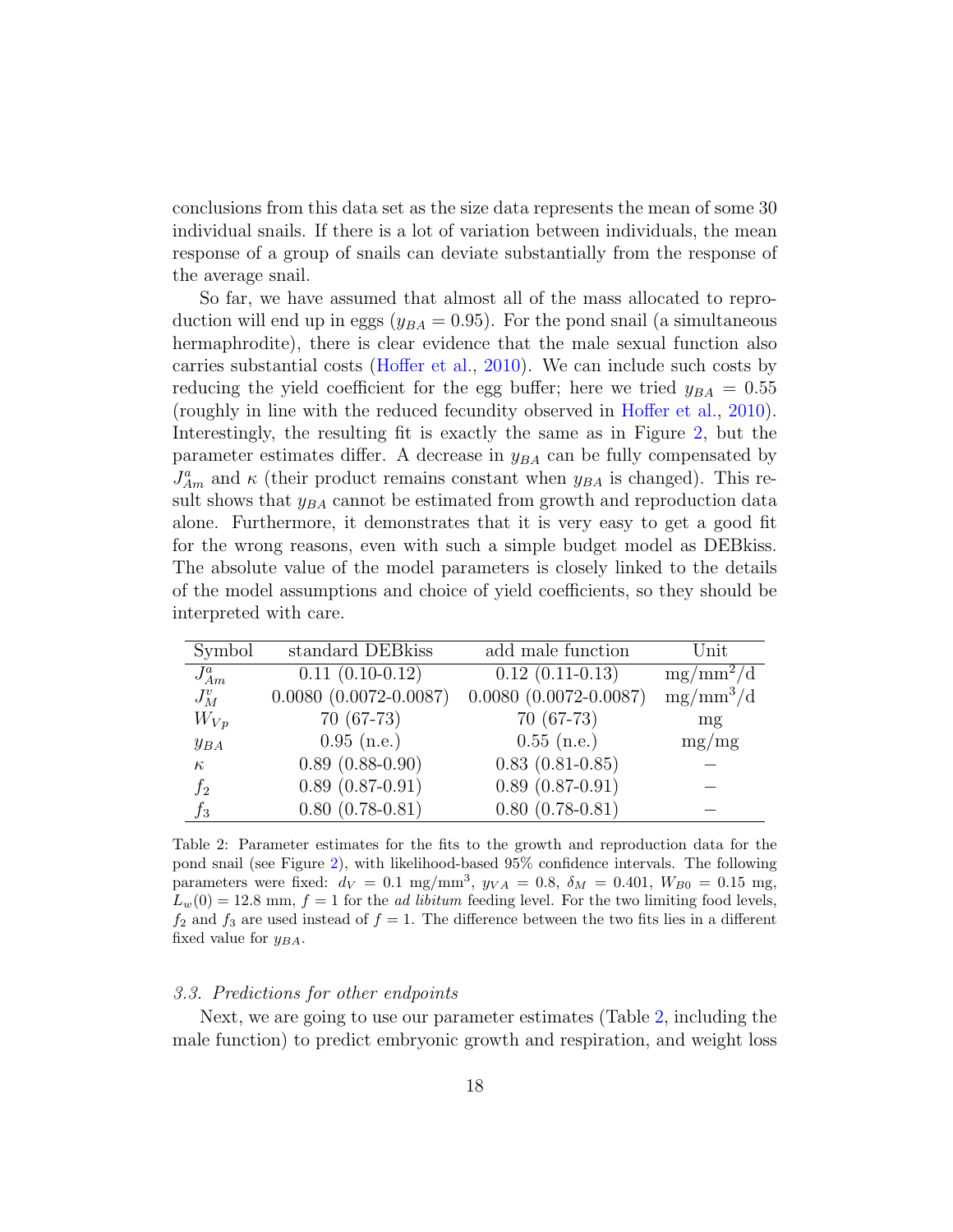

<span id="page-18-0"></span>Figure 2: Fits of the DEBkiss model to growth and reproduction data for the pond snail in three feeding regimes (data from [Zimmer et al.,](#page-27-0) [2012\)](#page-27-0).



<span id="page-18-1"></span>Figure 3: Data for snail embryo size and oxygen use over time [\(Horstmann,](#page-25-8) [1958\)](#page-25-8). Solid line represent model predictions with the parameters from last column of Table [2;](#page-17-1) broken lines are quick-fixes (not fitted) to get a closer correspondence to the data (see text Section [3.3\)](#page-17-0).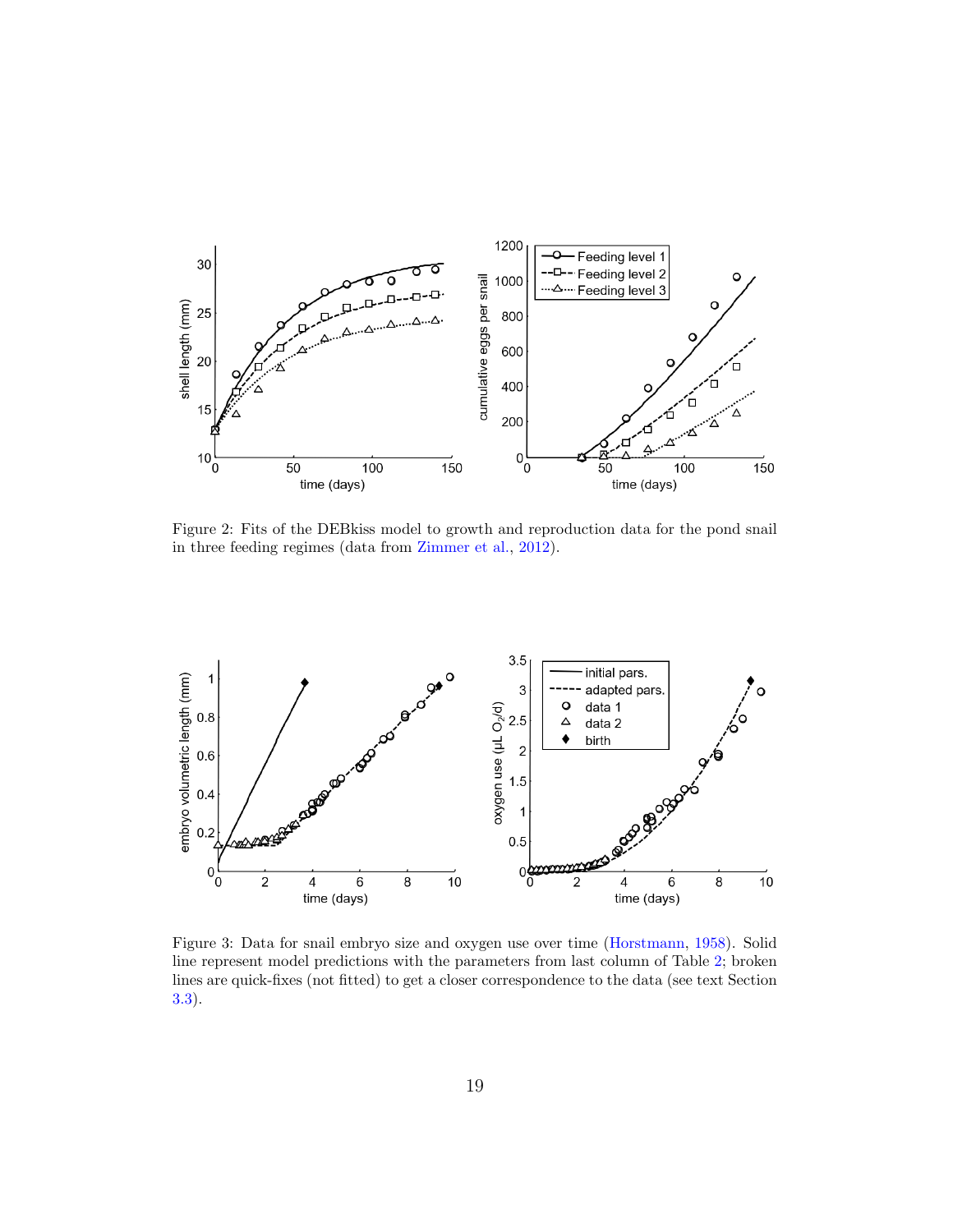on starvation. Data for embryo dry weight over time were taken from two graphs in [Horstmann](#page-25-8) [\(1958\)](#page-25-8), and translated to volumetric length (see Eq. [4\)](#page-6-0). It should be noted that the experiment of Horstmann was performed at 23◦C whereas our parameter set is from data at 21◦C. This small difference is ignored here. Data for embryo respiration were taken from the same study.

When maintenance losses during the embryonic stage can be ignored, we expect that volumetric length over time follows a straight line (see supp. info.), which is supported by this data set (Fig. [3\)](#page-18-1). The data, however, show a lower slope and a slower initial growth compared to our predictions using the parameters from Table [2.](#page-17-1) [Zonneveld and Kooijman](#page-27-5) [\(1989\)](#page-27-5) fitted these data by assuming a lag phase in the development, and different model parameters for the embryo than for the feeding stages. The best way to model the embryonic development clearly requires more study, but we can get a good match by taking the initial embryo weight as  $0.25 \mu$ g dwt, assuming a 2.5-day lag phase, and setting  $f = 0.5$  for the embryo. The 2.5-day lag does not result from an arrest of development; the embryo is developing and using oxygen, but it is not increasing much in dry weight. Interestingly, the end of this phase marks the transition from the gastrula to the trochophore stage (which in many molluscs is a free-living planktonic larva). A possible explanation is that the embryo initially has a much lower value of the allocation fraction  $\kappa$ (Fig. [1\)](#page-3-0), which would result in a higher rate of maturation at the expense of somatic growth (see also [Mueller et al.,](#page-27-6) [2012\)](#page-27-6).

The embryo uses assimilates in the egg at a rate that is a factor of two lower than the maximum surface-specific rate in the juvenile/adult stages. We take the assimilation rate of the animal proportional to a surface area, and define  $J_{Am}^a$  in relation to a volumetric surface  $L^2$ . The value of  $J_{Am}^a$ stays constant only when the animal does not change its shape, and as long as the surface area that determines assimilation does not change. Embryos, however, tend to have a different shape than juveniles, and different surface areas may determine assimilation (e.g., they probably do not use their gut surface). Therefore, a different proportionality may apply. Alternatively, it could be that the snails go though an acceleration stage after hatching, in which  $J_{Am}^a$  gradually increases from the embryonic value to the juvenile/adult value (see [Kooijman et al.,](#page-26-6) [2011\)](#page-26-6).

To estimate embryo respiration, we assume that oxygen use is proportional to the total dissipation flux of assimilates: the assimilation flux minus the fluxes that are fixed in biomass. For embryos, only the growth flux  $J_V$  is fixed, so the remainder contributes to respiration. For the model prediction,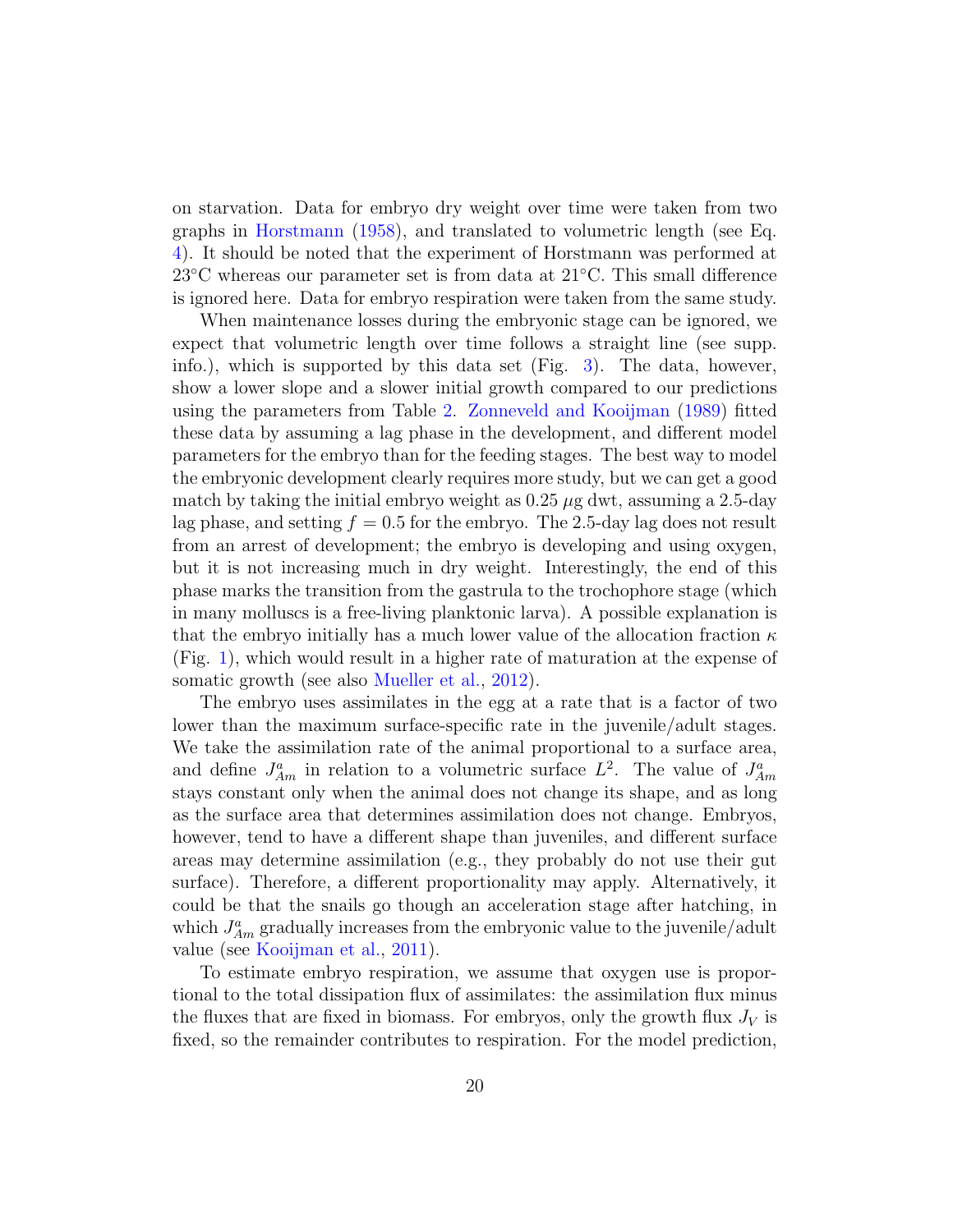

Figure 4: Data for snail dry weight over time during starvation [\(Zonneveld and Kooijman,](#page-27-5) [1989\)](#page-27-5). Solid line represent model predictions with the parameters from last column of Table [2;](#page-17-1) broken line is a quick-fix (not fitted) to get a closer correspondence to the data (see text Section [3.3\)](#page-17-0).

we need to estimate an additional parameter: the volume of oxygen used per mass of assimilates that is not fixed in biomass. Because a good description of growth is needed for an estimate of respiration, we only use the adapted parameter set that was used to match the embryonic growth curve. To get a good correspondence, we have to assume that some 130  $\mu$ L of oxygen is used for each mg dwt of assimilates.

For the response on starvation, we are using data from [Zonneveld and](#page-27-5) [Kooijman](#page-27-5) [\(1989\)](#page-27-5). These authors starved groups of snails in two different light regimes. The snails in the 12:12 light/dark regime rapidly stop reproducing, whereas in the 16:8 regime, they continue reproducing until they die. Unfortunately, the actual number or weight of offspring produced was not reported, which makes it impossible to test different sets of mass-balance rules for starvation in the latter light regime. The behaviour in the 12:12 regime matches the DEBkiss rules (as laid down in Assumption 7), and we therefore focus on those data. Clearly, the model predicts a much faster weight decrease than is observed in the data. This could be an experimental problem, for example that starvation was not complete as snails can feed on developing biofilm. On the other hand, we should seriously consider that this represents shortcomings in the model. We obtain a much better fit if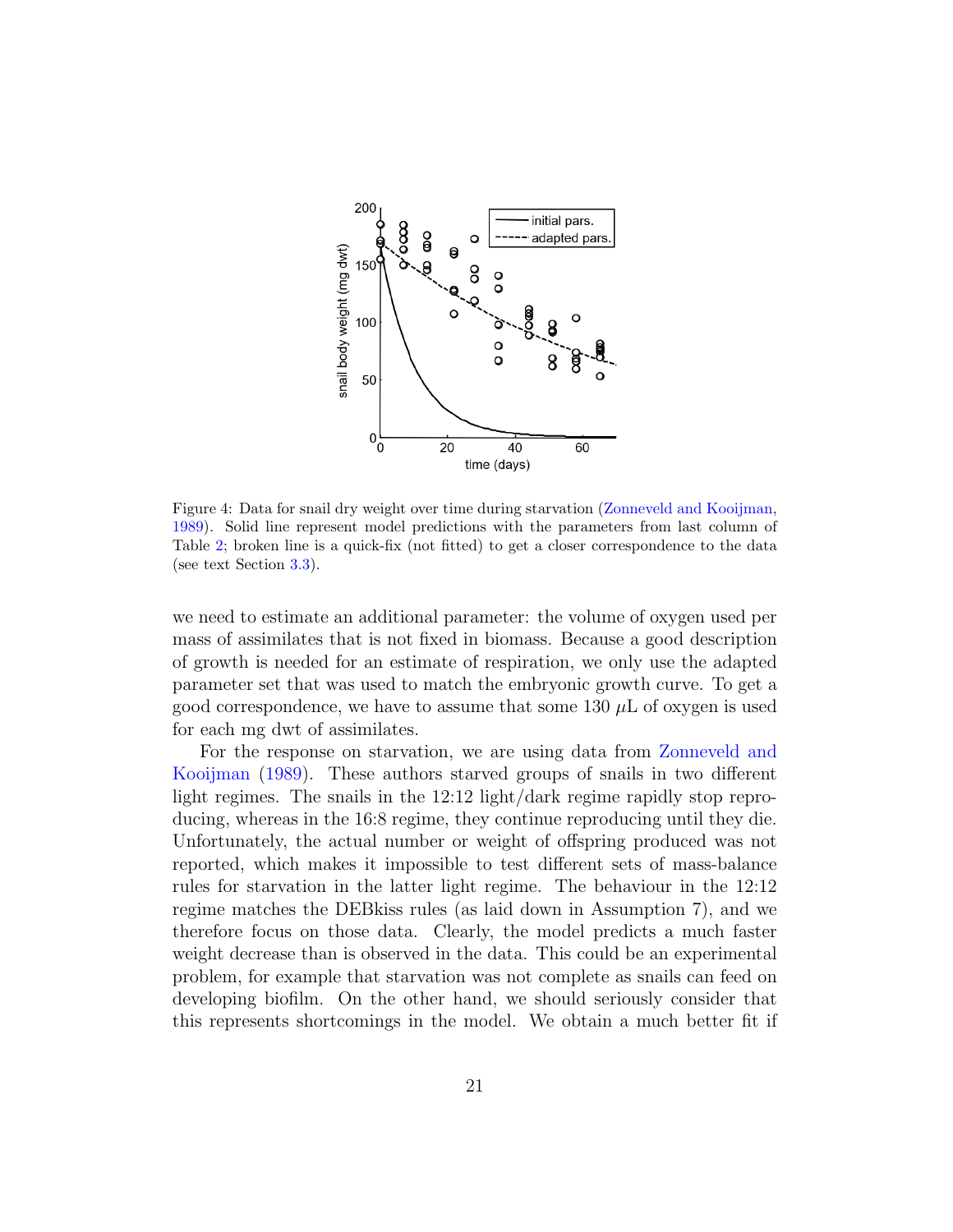we decrease maintenance costs under starvation by a factor of 7 or increase  $y_{AV}$  by the same factor (Fig. [3\)](#page-18-1). A decrease in maintenance costs might be a metabolic adaptation of the snail to prolonged starvation, but such a hypothesis should be corroborated by more detailed investigations (e.g., measuring respiration rates during starvation). Clearly, more work is needed to investigate the degree of realism of the model under starvation.

## 4. Discussion

# 4.1. Main differences with existing DEB models

The DEBkiss model is very similar to the model that laid the foundation of DEB theory: the budget model of [Kooijman and Metz](#page-26-8) [\(1984\)](#page-26-8), which was also used in a few later studies (e.g., [Klok and De Roos,](#page-25-5) [1996;](#page-25-5) [Jager and](#page-25-1) [Klok,](#page-25-1) [2010\)](#page-25-1). If we include maturity maintenance (see Section [2.3\)](#page-12-2), the resulting model is essentially equivalent to the simplified DEBtox model [\(Jager](#page-25-4) [and Zimmer,](#page-25-4) [2012\)](#page-25-4) in which the reserve density goes to zero (the 'energy investment ratio' goes to infinity). However, we here include the embryonic stage, and take a more formal approach to emphasise the mass balance in the model, and provide direct access to the metabolic processes.

The differences with the standard DEB animal model [\(Sousa et al.,](#page-27-1) [2010\)](#page-27-1) are more substantial, even though the underlying assumptions are actually quite similar to those underlying the standard model [\(Kooijman,](#page-25-2) [2001\)](#page-25-2). The most important deviation is that our animal does not have a reserve compartment and no state variable for maturity. The lack of reserve implies that the organism responds immediately to changes in the food density and needs to have an explicit strategy to deviate from the rules when the feeding rate fluctuates (Assumptions 7 in Section [2.1\)](#page-3-1). However, the standard DEB animal is not entirely saved by his reserve. In a fully-grown animal, the mobilisation from the reserve is just sufficient to cover maintenance needs. Any decrease in the feeding rate thus requires the animal to deviate from the standard rules too. Reserve is essential to understand inter-species scaling relationships (see [Nisbet et al.,](#page-27-2) [2000\)](#page-27-2) and intra-species differences in composition or respiration at different food levels (see [Sousa et al.,](#page-27-1) [2010\)](#page-27-1). However, the role of the reserve in DEB theory increases with increasing maximum body mass of the animal (see [Nisbet et al.,](#page-27-2) [2000\)](#page-27-2), so the exclusion of reserve makes DEBkiss most applicable to small (invertebrate) species.

The egg buffer of assimilates plays the same role as the embryo reserve in DEB theory. However, in DEB theory, the reserve is mobilised at a rate de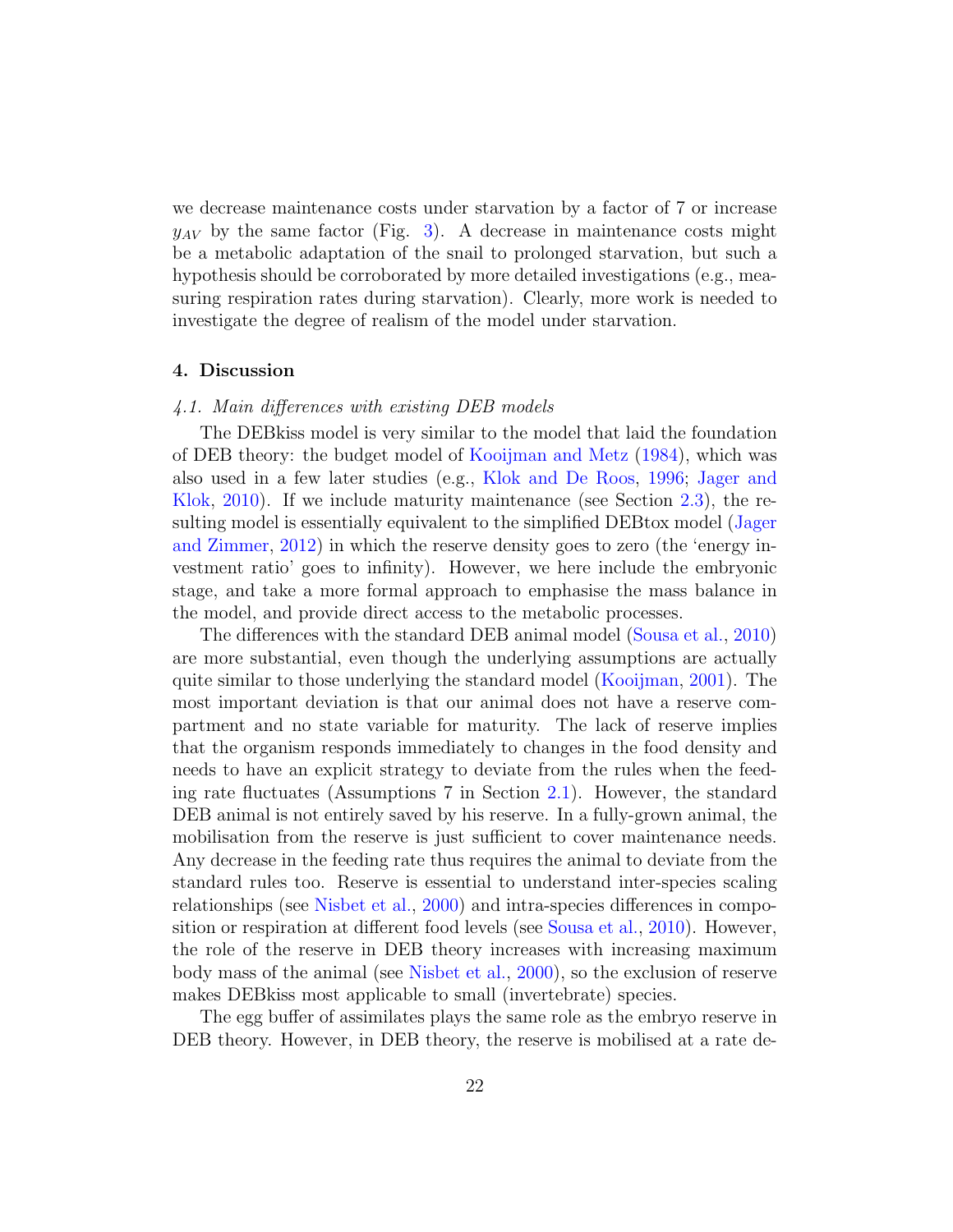pending on the ratio of the reserve and the structural biomass of the embryo, and the remainder is internalised before birth. Here, we assume that the egg buffer is assimilated until it is fully depleted (Assumptions 2 in Section [2.1\)](#page-3-1). The net-production model of [Lika and Nisbet](#page-26-5) [\(2000\)](#page-26-5) employs a similar approach for the embryo (in their Formulation 1), assuming that energy is transferred from yolk to the embryo proportional to the structural surface area. The embryonic growth curve in DEBkiss is almost linear (when expressed as volumetric length, see Fig. [3\)](#page-18-1), while for the DEB embryo, growth will slow down before hatching because the reserve density decreases (which matches the observed patterns for some, but not all, species, see [Zonneveld](#page-27-7) [and Kooijman,](#page-27-7) [1993\)](#page-27-7).

In DEB theory, the state variable 'maturity' is used to trigger all stage transitions, such as from embryo to juvenile (birth, the start of feeding) and from juvenile to adult (puberty, the start of investment in reproduction). Maturity is an elegant concept that helps to explain development over the life cycle [\(Augustine et al.,](#page-24-1) [2011\)](#page-24-1), which is of particular help when developmental status is not well-described by body size. In DEBkiss, the flux of resources to increase complexity also exists, but it is not followed as a state variable (Assumptions 6 in Section [2.1\)](#page-3-1). As in several other DEB applications (e.g., [Kooijman and Metz,](#page-26-8) [1984;](#page-26-8) [Jager and Zimmer,](#page-25-4) [2012\)](#page-25-4), we assume a constant structural size at puberty, which follows for a specific choice of parameters in the standard DEB model.

Birth is triggered when the egg buffer has been depleted (Assumptions 2 in Section [2.1\)](#page-3-1), and the weight of the egg is treated as a primary model parameter in DEBkiss. In contrast, DEB theory takes a fixed maturity level at birth, and sets the egg costs such that the embryo is born with the reserve density of the mother (maternal effects, see [Kooijman,](#page-26-1) [2009\)](#page-26-1). Our rule is much simpler to implement and has the added benefit that it allows for more flexibility to change the investment per egg in response to the mother's size, feeding status and toxicant stress level (such patterns are often observed in practice). Furthermore, a fixed maturity level at birth may be untenable for some species. Consider the experiments of [Sinervo and McEdward](#page-27-8) [\(1988\)](#page-27-8). These investigators experimentally decreased the egg size of sea urchins in a very early stage of development. The manipulated eggs yielded smaller offspring at hatching, at an earlier stage of development (less 'mature'), which were able to feed. Metamorphosis to the adult form still took place at the same size and developmental stage. This pattern indicates that, at least for this species, the DEBkiss rule offers a good description.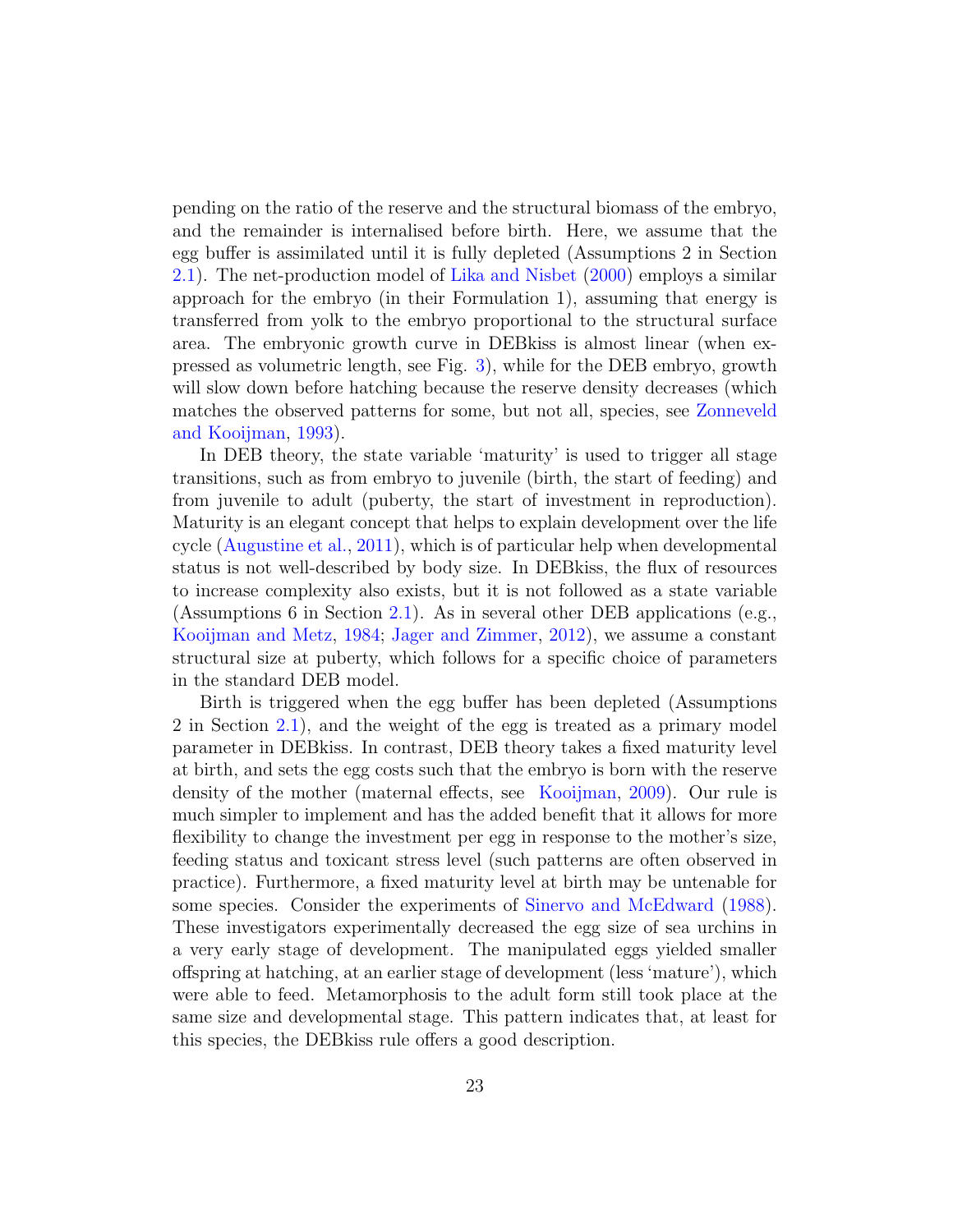## 4.2. Model applicability

Our DEBkiss model provides an explicit mass balance for an animal over its entire life cycle (including the embryonic stage). We feel that this is the simplest possible model, with the lowest data requirements, that still largely adheres to our needs as stated in the introduction. This model forms an easy-to-communicate tool to demonstrate the essence of mass and energy budgets in animals. Model equations follow directly from a coherent set of basic assumptions. As such, the presented model can serve as a teaching tool and a smooth introduction into the much richer world of DEB theory. Furthermore, the model may prove useful as a building block for individualbased population modelling (where simplicity of the blocks is essential), and for the analysis of toxicity data (where the ease of model verification and parameterisation is a crucial asset).

Of course, there is a price to pay for simplicity. The model we propose does not apply the concepts of reserve and maturity that play a central role in DEB theory. However, [Martin et al.](#page-26-7) [\(Acc.\)](#page-26-7) showed that for the water flea Daphnia magna, both the individual's traits (growth and reproduction) and population responses could be well described with an infinitely small reserve compartment. [Nisbet et al.](#page-27-3) [\(2010\)](#page-27-3) demonstrated that a simple netproduction model (without both reserves and maturity) could similarly catch many of the observed patterns. The exclusion of reserve makes DEBkiss most applicable to small invertebrates that feed almost continuously, and which sport a (rather) constant size at puberty (note that 'puberty' as defined in this context precedes the appearance of the first eggs). The pond snail, as used in the case study, is an example of such a species.

A limitation of emphasising the mass-balance aspects in DEBkiss is that not all parameters can be estimated from common data sets (such as growth and reproduction over time). This is the reason why the model can be re-duced to fewer parameters for many purposes (see Eq. [21](#page-12-3) and [22\)](#page-12-4). Especially the yield coefficients will be difficult to obtain. As the case study demonstrates, the same model fit on growth and reproduction can be achieved with a different value for the yield coefficients, resulting in different estimates for other model parameters. These uncertainties have to be considered when extrapolating beyond the conditions of the calibration data, or when making predictions for unobserved endpoints. Furthermore, the absolute value for the parameters should be treated with care (e.g., when comparing species).

We focussed here on animals that produce clutches of eggs. Among the invertebrates, many different modes of reproduction can be observed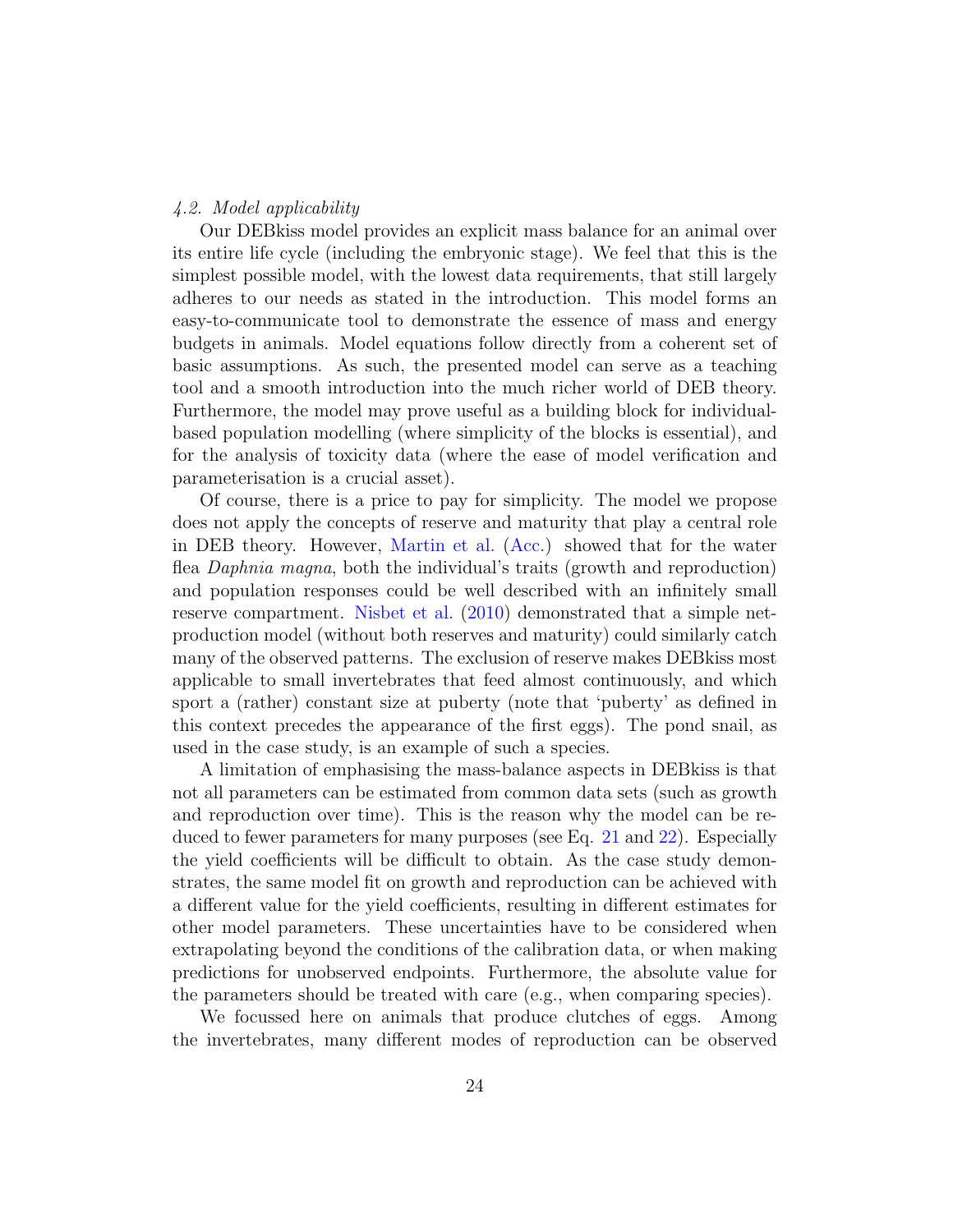(e.g., ovo-viviparity, budding and division), which require modification of the model. Furthermore, many species sport a metamorphosis after which a morphologically (and perhaps also metabolically) very different animal emerges. Whether such life cycles can be easily included into the DEBkiss framework remains to be investigated.

The case study for the pond snail showed that the model is quite capable of explaining patterns of growth and reproduction over time at different food levels. However, using the model parameters from this fit, the predictions for embryonic development and weight loss on starvation were off (even though the patterns were qualitatively similar). We offer several explanation for these divergences, but more detailed investigations would be needed to select the most appropriate one. It would be interesting to compare a range of species; strong patterns in misfits for embryonic development and starvation should lead to reconsideration of the model structure.

The limitations of the underlying assumptions should be considered before applying DEBkiss. By explicitly providing the list of all required assumptions, and the equations that follow from them, we aim for maximum transparency. Applying the model to cases where the assumptions do not apply can easily mean that the results from DEBkiss (or any other model) are worth bupkis.

## 5. Acknowledgements

This research has been financially supported by the European Union under the 7th Framework Programme (project acronym CREAM, contract number PITN-GA-2009-238148). We thank two anonymous reviewers for their constructive comments.

#### References

- <span id="page-24-1"></span>Augustine, S., Gagnaire, B., Floriani, M., Adam-Guillermin, C., Kooijman, S. A. L. M., 2011. Developmental energetics of zebrafish, Danio rerio. Comparative Biochemistry and Physiology, Part A 159 (3), 275–283.
- <span id="page-24-0"></span>Bernardo, J., 1996. The particular maternal effect of propagule size, especially egg size: patterns, models, quality of evidence and interpretations. American Zoologist 36 (2), 216–236.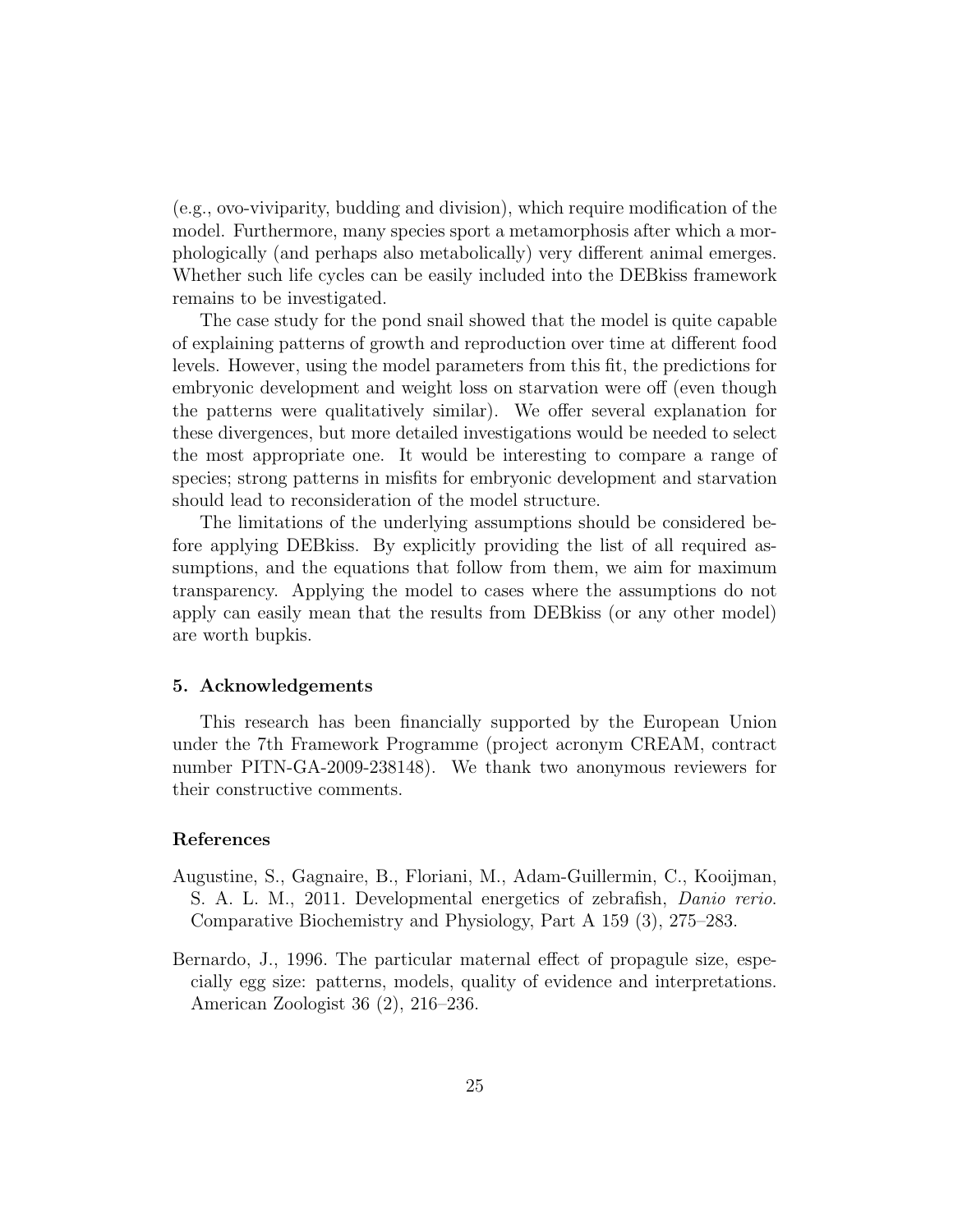- <span id="page-25-9"></span>Hoffer, J. N. A., Ellers, J., Koene, J. M., 2010. Costs of receipt and donation of ejaculates in a simultaneous hermaphrodite. BMC Evolutionary Biology 10, 8.
- <span id="page-25-8"></span>Horstmann, H. J., 1958. Sauerstoffverbrauch und Trockengewicht der Embryonen von Lymnaea stagnalis L. Zeitschrift für vergleichende Physiologie 41 (4), 390–404.
- <span id="page-25-6"></span>Jager, T., Albert, C., Preuss, T. G., Ashauer, R., 2011. General Unified Threshold model of Survival - a toxicokinetic-toxicodynamic framework for ecotoxicology. Environmental Science & Technology 45, 2529–2540.
- <span id="page-25-7"></span>Jager, T., Alda Alvarez, O., Kammenga, J. E., Kooijman, S. A. L. M., 2005. ´ Modelling nematode life cycles using dynamic energy budgets. Functional Ecology 19, 136–144.
- <span id="page-25-0"></span>Jager, T., Heugens, E. H. W., Kooijman, S. A. L. M., 2006. Making sense of ecotoxicological test results: towards application of process-based models. Ecotoxicology 15, 305–314.
- <span id="page-25-1"></span>Jager, T., Klok, C., 2010. Extrapolating toxic effects on individuals to the population level: the role of dynamic energy budgets. Philosophical Transactions of the Royal Society B-Biological Sciences 365, 3531–3540.
- <span id="page-25-3"></span>Jager, T., Vandenbrouck, T., Baas, J., De Coen, W. M., Kooijman, S. A. L. M., 2010. A biology-based approach for mixture toxicity of multiple endpoints over the life cycle. Ecotoxicology 19, 351–361.
- <span id="page-25-4"></span>Jager, T., Zimmer, E. I., 2012. Simplified Dynamic Energy Budget model for analysing ecotoxicity data. Ecological Modelling 225, 74–81.
- <span id="page-25-5"></span>Klok, C., De Roos, A. M., 1996. Population level consequences of toxicological influences on individual growth and reproduction in Lumbricus rubellus (Lumbricidae, Oligochaeta). Ecotoxicology and Environmental Safety 33, 118–127.
- <span id="page-25-2"></span>Kooijman, S. A. L. M., 2001. Quantitative aspects of metabolic organization: a discussion of concepts. Philosophical Transactions of the Royal Society of London B 356, 331–349.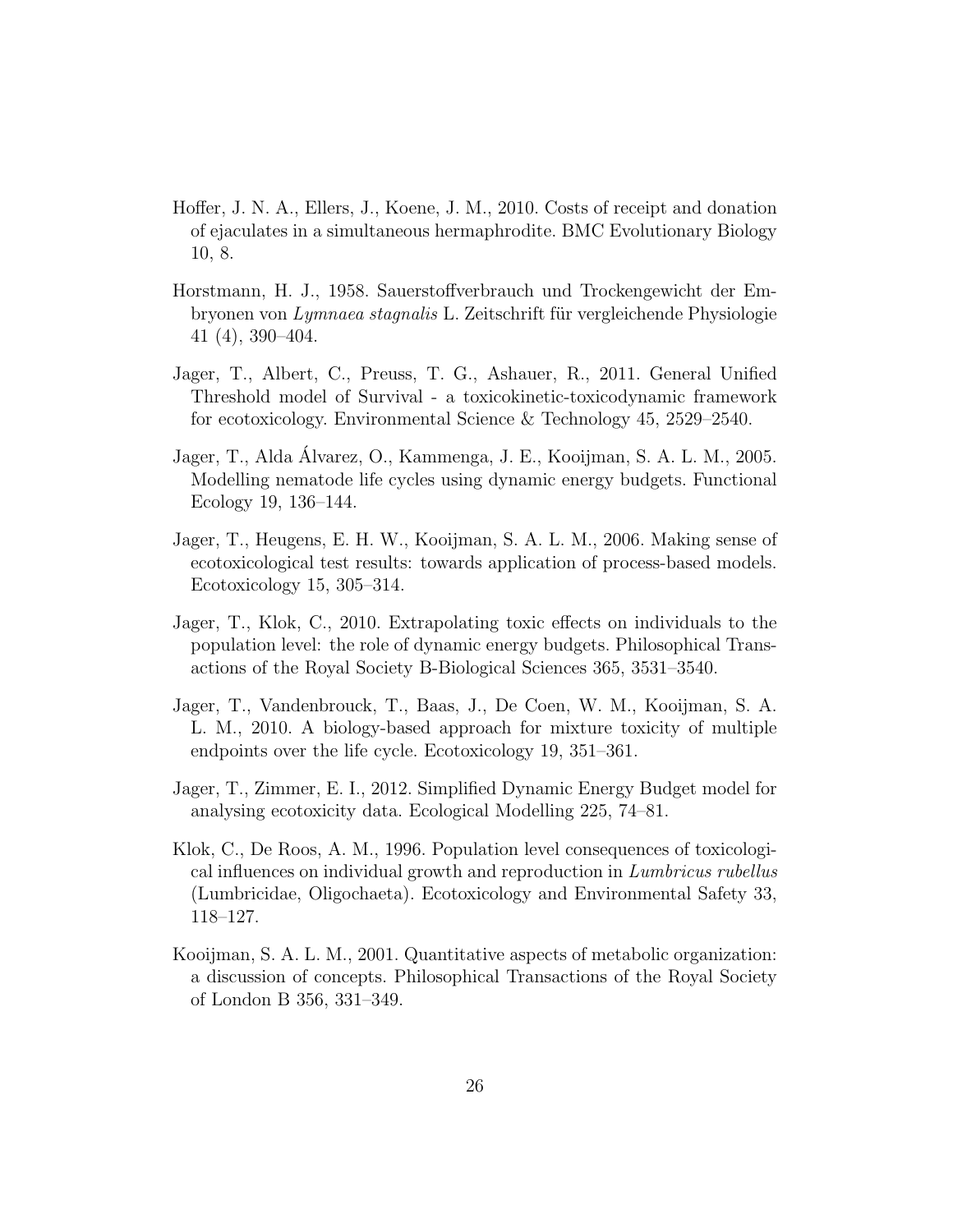- <span id="page-26-1"></span>Kooijman, S. A. L. M., 2009. What the egg can tell about its hen: embryonic development on the basis of dynamic energy budgets. Journal of Mathematical Biology 58 (3), 377–394.
- <span id="page-26-8"></span>Kooijman, S. A. L. M., Metz, J. A. J., 1984. On the dynamics of chemically stressed populations: the deduction of population consequences from effects on individuals. Ecotoxicology and Environmental Safety 8, 254–274.
- <span id="page-26-6"></span>Kooijman, S. A. L. M., Pecquerie, L., Augustine, S., Jusup, M., 2011. Scenarios for acceleration in fish development and the role of metamorphosis. Journal of Sea Research 66, 419–423.
- <span id="page-26-3"></span>Kooijman, S. A. L. M., Sousa, T., Pecquerie, L., Van der Meer, J., Jager, T., 2008. From food-dependent statistics to metabolic parameters, a practical guide to the use of dynamic energy budget theory. Biological Reviews 83, 533–552.
- <span id="page-26-2"></span>Lika, K., Kearney, M. R., Freitas, V., Van der Veer, H. W., Van der Meer, J., Wijsman, J. W. M., Pecquerie, L., Kooijman, S. A. L. M., 2011. The "covariation method" for estimating the parameters of the standard Dynamic Energy Budget model I: philosophy and approach. Journal of Sea Research 66, 270–277.
- <span id="page-26-4"></span>Lika, K., Kooijman, S. A. L. M., 2011. The comparative topology of energy allocation in budget models. Journal of Sea Research 66, 381–391.
- <span id="page-26-5"></span>Lika, K., Nisbet, R. M., 2000. A Dynamic Energy Budget model based on partitioning of net production. Journal of Mathematical Biology 41 (4), 361–386.
- <span id="page-26-9"></span>Marois, R., Croll, R. P., 1991. Hatching asynchrony within the egg mass of the pond snail, Lymnaea stagnalis. Invertebrate Reproduction and Development 19 (2), 139–146.
- <span id="page-26-7"></span>Martin, B. T., Jager, T., Nisbet, R. M., Preuss, T. G., Grimm, V., Acc. Predicting population dynamics from the properties of individuals: a crosslevel test of Dynamic Energy Budget theory. American Naturalist Acc.
- <span id="page-26-0"></span>Martin, B. T., Zimmer, E. I., Grimm, V., Jager, T., 2012. Dynamic Energy Budget theory meets individual-based modelling: a generic and accessible implementation. Methods in Ecology and Evolution 3 (2), 445–449.